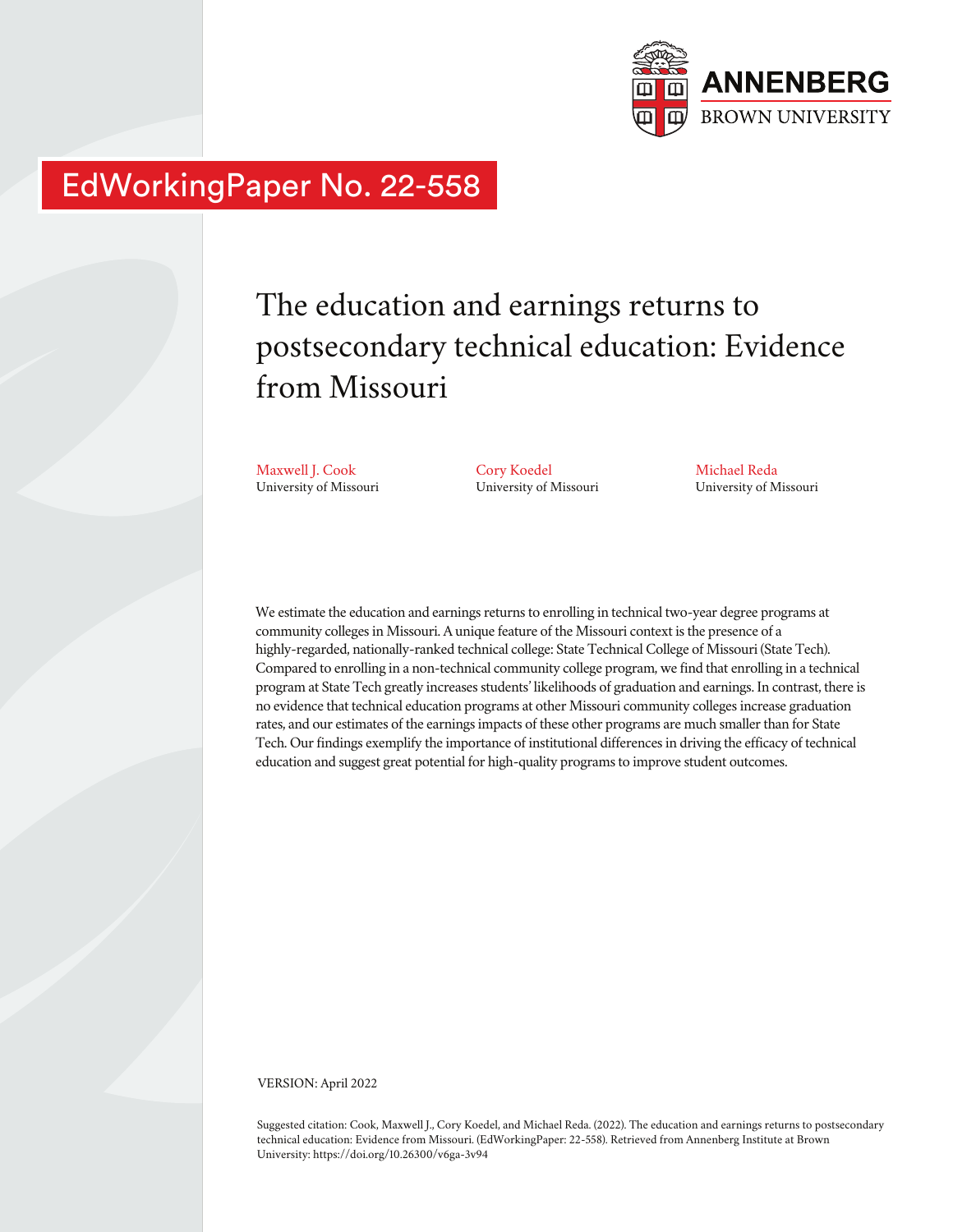The education and earnings returns to postsecondary technical education: Evidence from Missouri

> Maxwell J. Cook Cory Koedel Michael Reda

We estimate the education and earnings returns to enrolling in technical two-year degree programs at community colleges in Missouri. A unique feature of the Missouri context is the presence of a highly-regarded, nationally-ranked technical college: State Technical College of Missouri (State Tech). Compared to enrolling in a non-technical community college program, we find that enrolling in a technical program at State Tech greatly increases students' likelihoods of graduation and earnings. In contrast, there is no evidence that technical education programs at other Missouri community colleges increase graduation rates, and our estimates of the earnings impacts of these other programs are much smaller than for State Tech. Our findings exemplify the importance of institutional differences in driving the efficacy of technical education and suggest great potential for high-quality programs to improve student outcomes.

Acknowledgement

We thank the Missouri Department of Higher Education and Workforce Development for access to data and the Ewing Marion Kauffman Foundation and CALDER, which is funded by a consortium of foundations (for more information about CALDER funders, see [www.caldercenter.org/about-calder\)](http://www.caldercenter.org/about-calder), for financially supporting this research. All opinions expressed in this paper are those of the authors and do not necessarily reflect the views of the funders, data providers, or institutions to which the author(s) are affiliated. All errors are our own.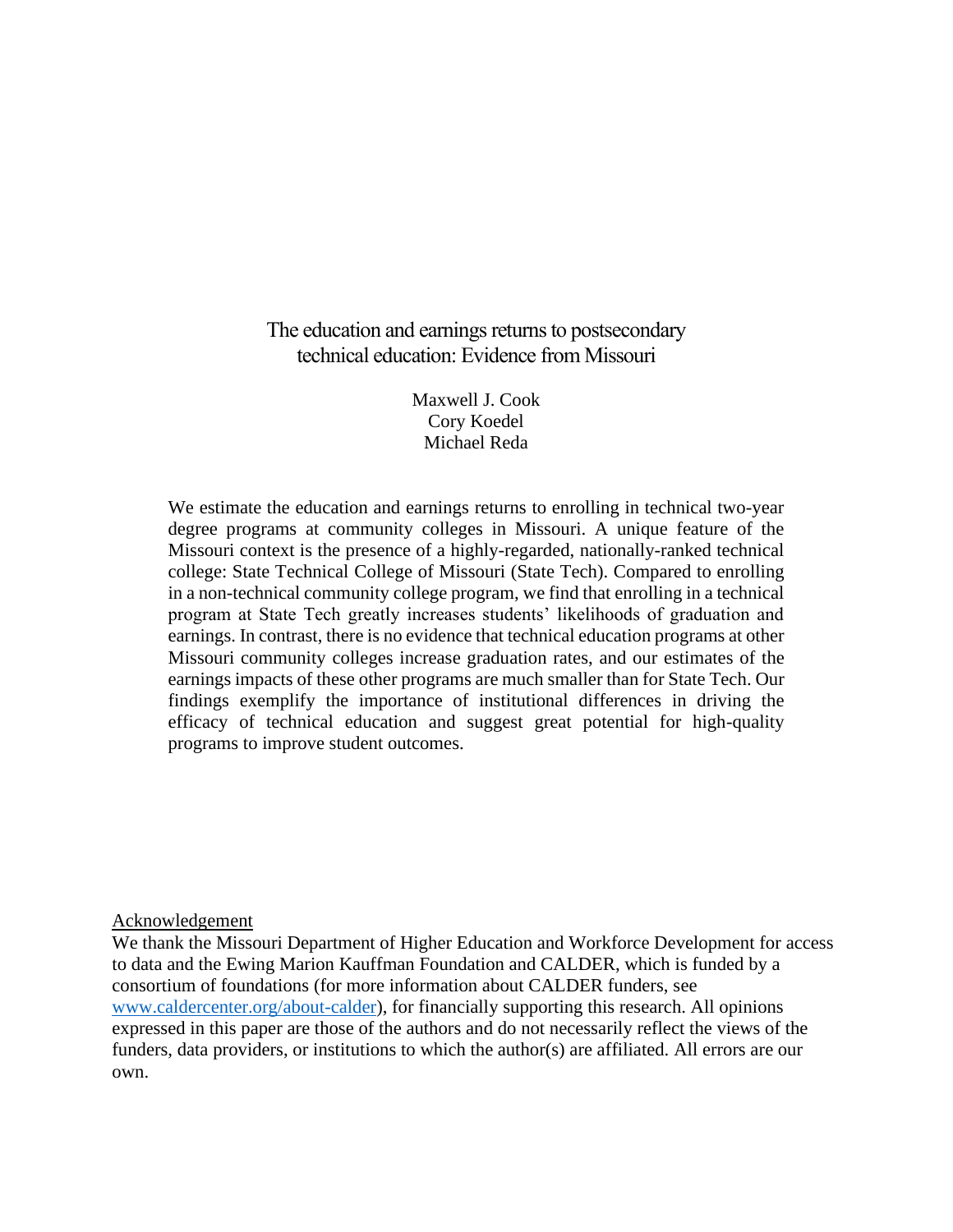#### **Introduction**

Career and technical education (CTE) programs offer practical, career-oriented training. Most community colleges offer at least some CTE programming, in which students can earn credentials ranging from short-term certificates and diplomas to associate's degrees. A small number of colleges focus exclusively, or almost exclusively, on CTE. Research on the labormarket returns to postsecondary CTE training is mixed but mostly positive, with the largest returns typically accruing in technical and health fields (Bettinger and Soliz, 2016; Liu, Belfield, and Trimble, 2015; Stevens et al., 2018; Xu and Trimble, 2016). A related literature on CTE in high schools also generally finds positive impacts on students' education and labor-market outcomes (Brunner, Dougherty, and Ross, forthcoming; Dougherty, 2018; Hemelt, Lenard, and Paeplow, 2019; Kreisman and Stange, 2020).

We contribute to the literature by estimating the education and earnings returns to enrolling in technical education programs at public community colleges in Missouri. Our definition of technical education includes a subset of CTE programs that are technically oriented, which we focus on for two reasons. First, research suggests that technical programs have among the highest education and earnings returns among CTE fields (along with health programs). Second, our evaluation context—the state of Missouri—is somewhat unique in that one of Missouri's public colleges is a well-regarded, nationally-ranked technical school. This college— State Technical College of Missouri, or State Tech for short—offers programs almost exclusively in technically-oriented CTE fields. We compare the returns to technical education at State Tech to the returns to similar programs at other Missouri community colleges, which allows us to gain insight into the scope for institutional differences to impact student outcomes.

Our analysis is based on administrative microdata from Missouri covering communitycollege enrollees throughout the state, merged with earnings data from state unemployment records. We begin by using matching estimators to compare education and earnings outcomes between observationally similar students who differ by whether they enroll in a technical program statewide. We show that technical students are more likely to earn an associate's degree, and to earn a degree more quickly, compared to observationally similar non-technical students. Technical students also have higher annual earnings six years after initial enrollment. Next, we divide technical education students into two groups—those who enroll at State Tech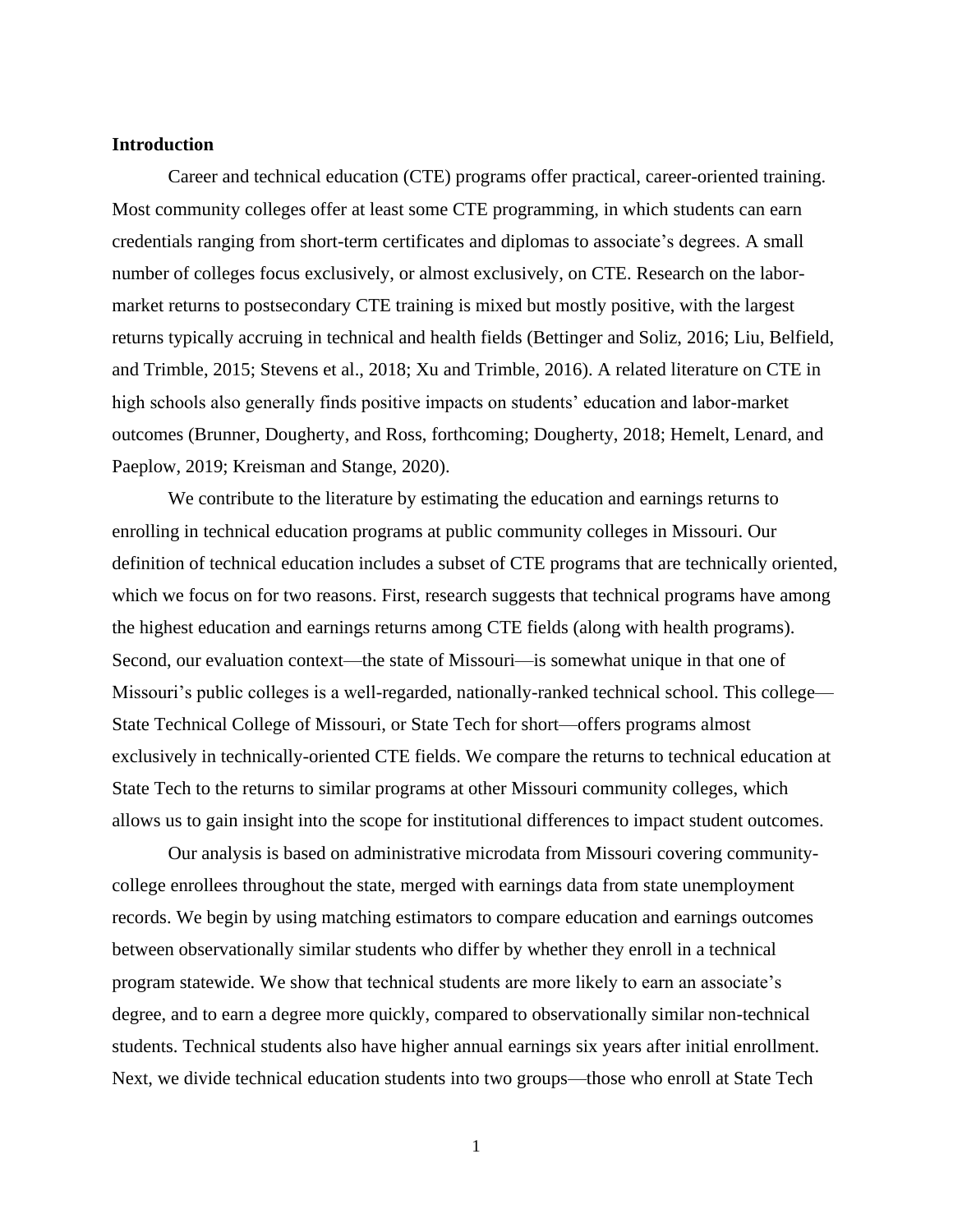and those who enroll at other community colleges in Missouri. We find that the statewide gaps in outcomes between technical and non-technical students are driven predominantly by positive outcomes among State Tech students.

Our evaluation is well-suited for a matching-based research design because we have access to rich observable information about students and our control-to-treatment ratio is high, facilitating strong matches. Still, to interpret our matching estimators causally we must assume conditional independence, which is a strong assumption. Therefore, we also estimate complementary instrumental variables (IV) models that leverage variation in distance-based access to technical education in Missouri. Our approach builds on a large literature on the returns to postsecondary education that relies on geographic variation for identification and is made more compelling in our context by the localized nature of community college enrollment.<sup>1</sup> Our instruments are carefully constructed to make conditional exogeneity plausible. We control directly for the distance a student must travel to attend the nearest community college and use as instruments: (a) the share of technical-education enrollment at the nearest community college, and (b) the interaction between the distance to the nearest college and the technical-education enrollment share. Thus, our IV estimates are identified from variation in local exposure to technical education conditional on distance to the nearest community college.

Our preferred estimates indicate that enrolling in a technical program at State Tech increases the likelihood of graduating with an associate's degree within six years by about 24 percentage points, or roughly 80 percent of the control-group mean, where the control group consists of non-technical students. This estimate may be inflated if non-technical students are more likely to transfer to 4-year colleges and forego their associate's degrees; however, we show State Tech's degree-attainment effects are not meaningfully reduced if we account for downstream bachelor's degrees among transfer students. We also estimate that enrolling in State Tech increases earnings six years later by \$12,746 annually, or 49 percent of the control group mean. This effect is inclusive of any effect operating through the increase in degree attainment. Assuming full-time work, our earnings estimate implies an increase in the hourly wage from roughly \$13 to \$19.50 per hour for State Tech students.

<sup>&</sup>lt;sup>1</sup> Examples of early studies that leverage geography-based variation to identify the returns to postsecondary education are Card (1993) and Kane and Rouse (1995). More recent examples include Doyle and Skinner (2016), Long and Kurlaender (2009), and Mountjoy (2021).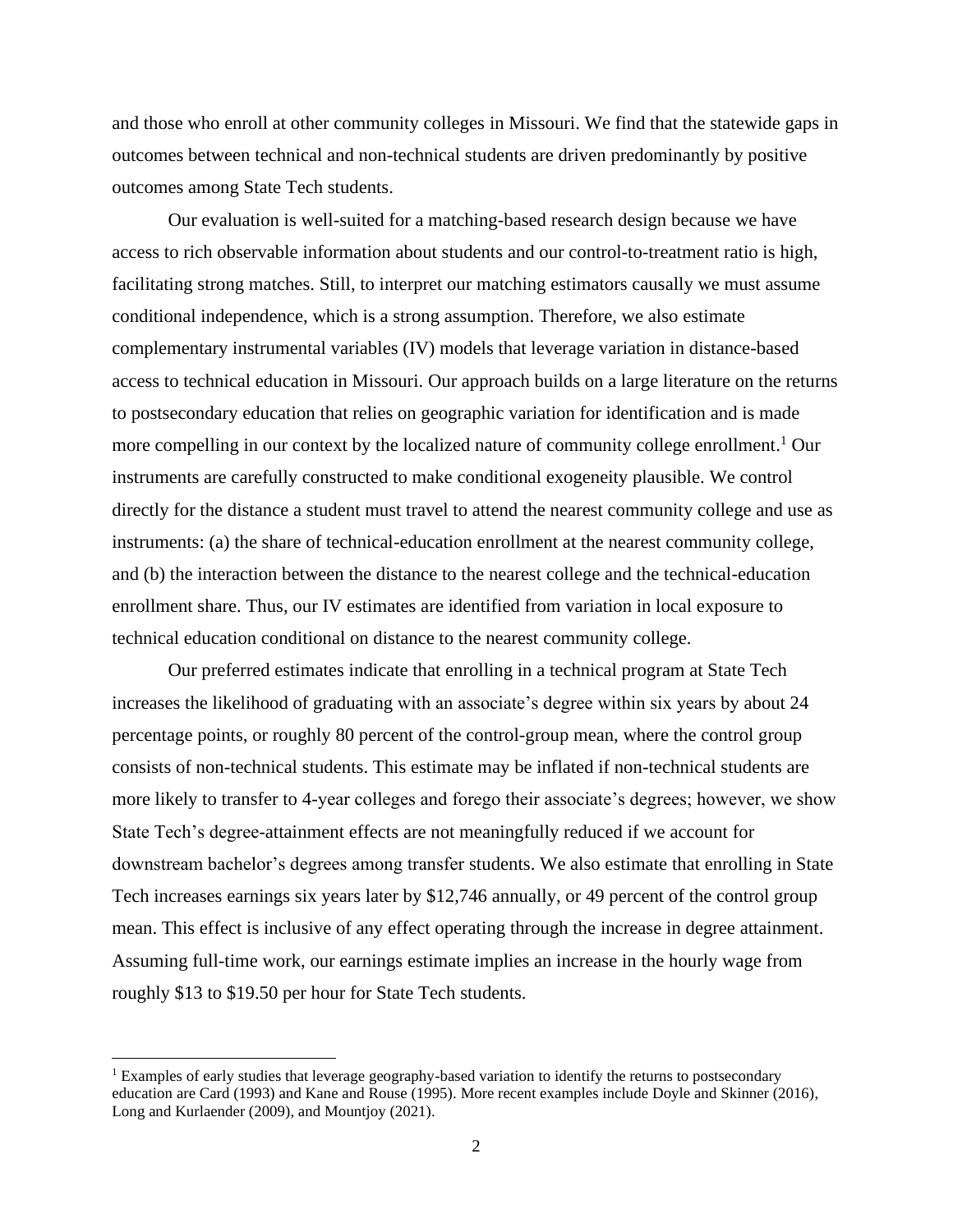An initial reaction to these estimates is that they are implausibly large. Indeed, this was our initial reaction. However, several aspects of our analysis support their credibility. First, we obtain substantively similar results using our matching and IV models despite their relying on different variation for identification. Moreover, the IVs are well-powered, which minimizes concerns about correlated bias between the matching and IV estimators (Hahn and Hausman, 2005). Second, we conduct falsification tests in which we estimate the "effects" of enrolling in technical education on earnings in the year prior to initial enrollment, during which any causal effect of enrolling should be zero. These tests reveal little scope for bias in our preferred estimates. Finally, although we find very large effects of enrollment at State Tech, we estimate null-to-small effects for technical programs at other community colleges using the same methods. The fact that the State Tech estimates are so large, while the estimates for other technical programs are not, rules out bias from selection into technical education common to all programs as an explanation of our findings for State Tech.

Ultimately, we find that State Tech has large effects on students' graduation and earnings outcomes. After considerable interrogation of these findings, we conclude they reflect real impacts of State Tech. Considering our results holistically, they exemplify the potential for significant institutional heterogeneity in the efficacy of technical education and suggest great promise for high-quality programs to improve the outcomes of students who attend community colleges.

#### **Previous Research**

Research on the returns to community college has focused predominantly on the earnings returns to the attainment of credentials. Notable recent studies include Bettinger and Soliz (2016), Dadgar and Trimble (2015), Liu et al. (2015), Stevens et al. (2019), and Xu and Trimble (2016). Whether short- or long-term certificates and diplomas, or associate's degrees, these studies generally estimate positive impacts of credential attainment, on average. The impacts vary across fields and credential types, with more variation in earnings returns by field than by the type of credential. Programs more closely connected to the labor market and that provide clearer career pathways have the highest returns, with the majority of high-return credentials in health and technical fields.

In the same spirit as our study of technical education in Missouri, Bettinger and Soliz (2016) study the returns to credentials from technical and non-technical colleges in Ohio. There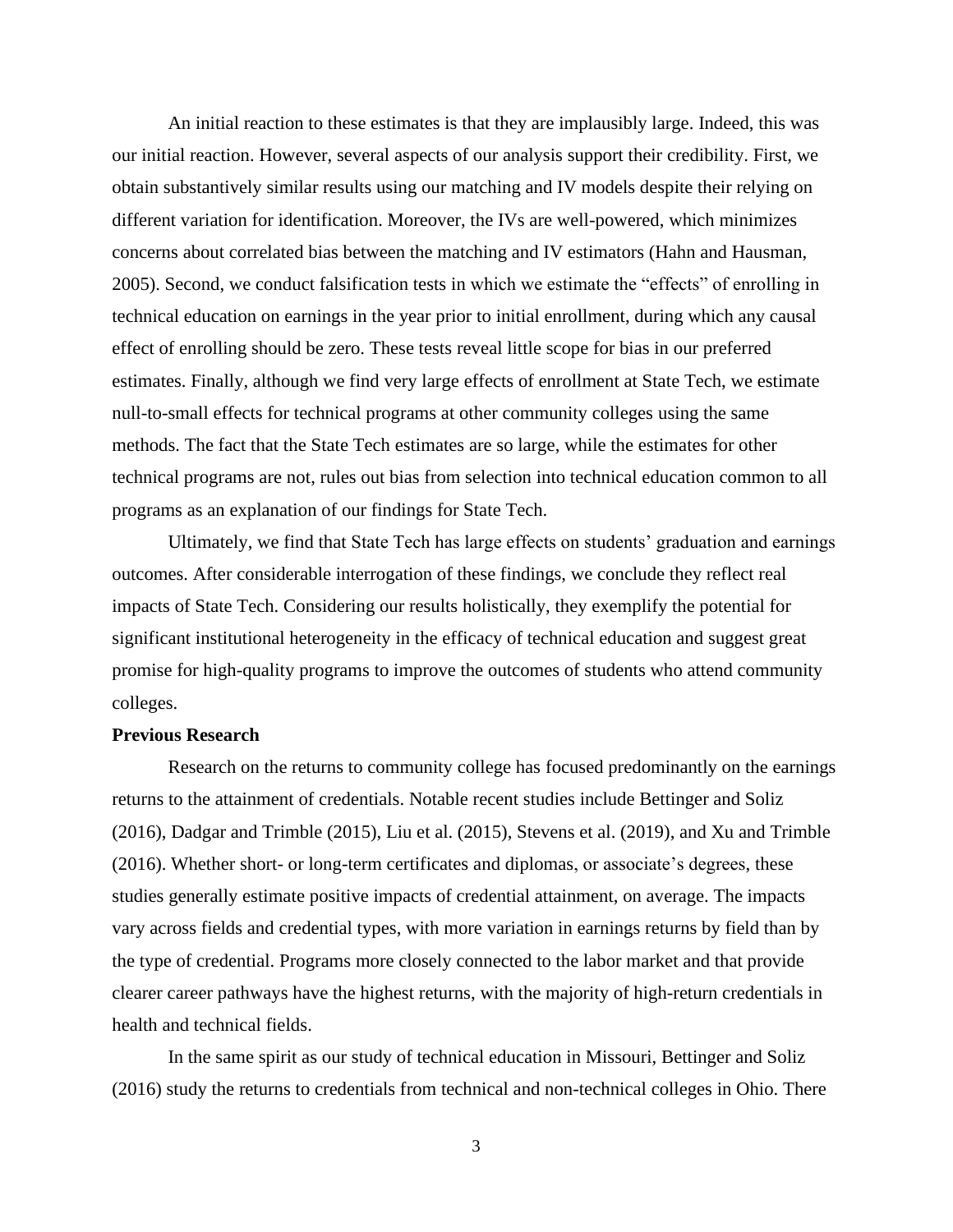is a large technical-college presence in the Ohio community college system—it has 15 regular community colleges and 8 technical colleges. Bettinger and Soliz (2016) find that the earningsreturns are higher for technical-college credentials, on average. For associate's degrees in particular, they estimate earnings returns that are 5-7 percentage points higher for degrees from technical colleges compared to non-technical colleges.<sup>2</sup>

The predominant methodological approach used to estimate earnings returns in the extant literature is individual fixed effects. Models that use individual fixed effects leverage variation in earnings for individuals before and after receiving a credential to assess the credential's impact. We do not follow this approach for two reasons. First, we are interested in both the *education and earnings returns* to enrollment in technical versus non-technical programs. Our focal education outcomes are associate's degree attainment and time-to-degree and there is no way to operationalize an individual-fixed-effect model to study these outcomes (because they are observed just once for each individual). Second, our sample is comprised primarily of young community college entrants and it is unclear if early, pre-education wages are a sufficient baseline by which to assess the earnings returns to education. Noting this, we do conduct falsification tests of our primary earnings-return estimates using pre-enrollment wage data, and in this way provide the components of estimates similar to the extant literature using individual fixed effects.

Our study also differs from most other studies in the literature because we estimate earnings returns to enrollment, rather than the attainment of a credential. This is an important distinction if the education returns differ across programs. For example, below we provide evidence that enrolling at State Tech leads to a very large increase in the likelihood of associate's degree attainment relative to enrolling in other technical or non-technical programs in Missouri. To the extent that degree attainment increases earnings—and noting that strong evidence in support of this is provided by the studies discussed above—conditioning our earnings estimates on individuals who attain degrees would understate the total effect of State Tech by missing the effect operating through the increase in degree attainment. The earnings returns that we estimate

<sup>&</sup>lt;sup>2</sup> Bettinger and Soliz (2016) also allow for gender heterogeneity in the returns to credentials from technical and traditional community colleges. For associate's degrees there is gender heterogeneity in the returns to technical college favoring women. For short- and long-term certificates, men benefit more for from earning their credentials from technical colleges.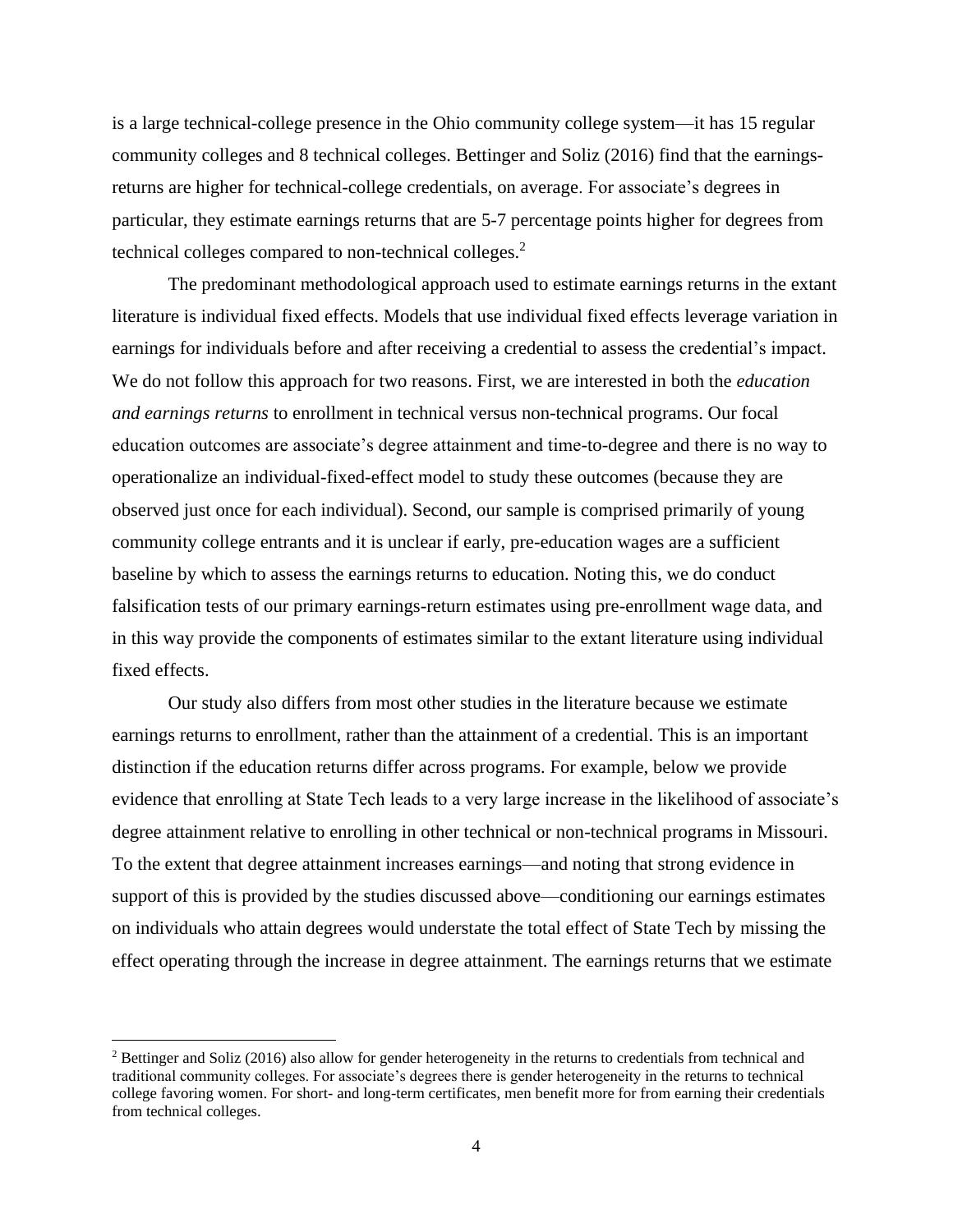below capture the returns conditional on degree attainment, in addition to the returns that operate through the increased likelihood of receiving a degree.

#### **Missouri Context and Data**

Missouri is an interesting context in which to study technical education due to the presence of State Tech. A 2020 Brookings Institution report ranked State Tech fourth in the nation for middle-class mobility among two-year colleges (Reber and Sinclair, 2020). Also in 2020, WalletHub ranked State Tech as the best two-year technical college in the country. The Aspen Institute, Washington Monthly, Bankrate.com, StateUniversity.com, Forbes, and CNN Money have all ranked State Tech similarly high in recent years.

Ranking criteria differ across outlets, but criteria common to most rankings are graduation rates and job placements, both of which are high at State Tech. While this is suggestive of the quality of education programs at State Tech, it is not conclusive. Selection into State Tech may contribute to the positive outcomes of State Tech students; moreover, broadly speaking, the scope and scientific rigor of college rankings is unclear. We examine the efficacy of State Tech empirically in the larger context of the technical-education landscape in Missouri.

We use administrative records from the Missouri Department of Higher Education and Workforce Development (DHEWD) covering all public college students in Missouri. For our analytic sample, we focus on degree-seeking students who enrolled in a public two-year college in Missouri for the first time in the fall of the 2010-11, 2011-12, and 2012-13 school years. We supplement these data with data from the U.S. Department of Education (DOE) on students' family incomes and expected family contributions for college expenses, and from the Missouri Department of Labor and Industrial Relations (DOLIR) on earnings via unemployment insurance (UI) records. We track each cohort's graduation and labor market outcomes six years into the future. Our analysis covers 12 of the 13 public two-year colleges in Missouri. The only college not covered is Metropolitan Community College in Kansas City, which we omit due to data reporting problems during the sample period.

The technical fields we focus on are a subset of a larger group of programs typically identified as CTE. We use 2-digit Classification of Instructional Programs (CIP) codes to define programs in the following CTE fields as technical: Agriculture and Natural Resources; Computer and Information Services; Consumer Services; Engineering, Architecture, and Science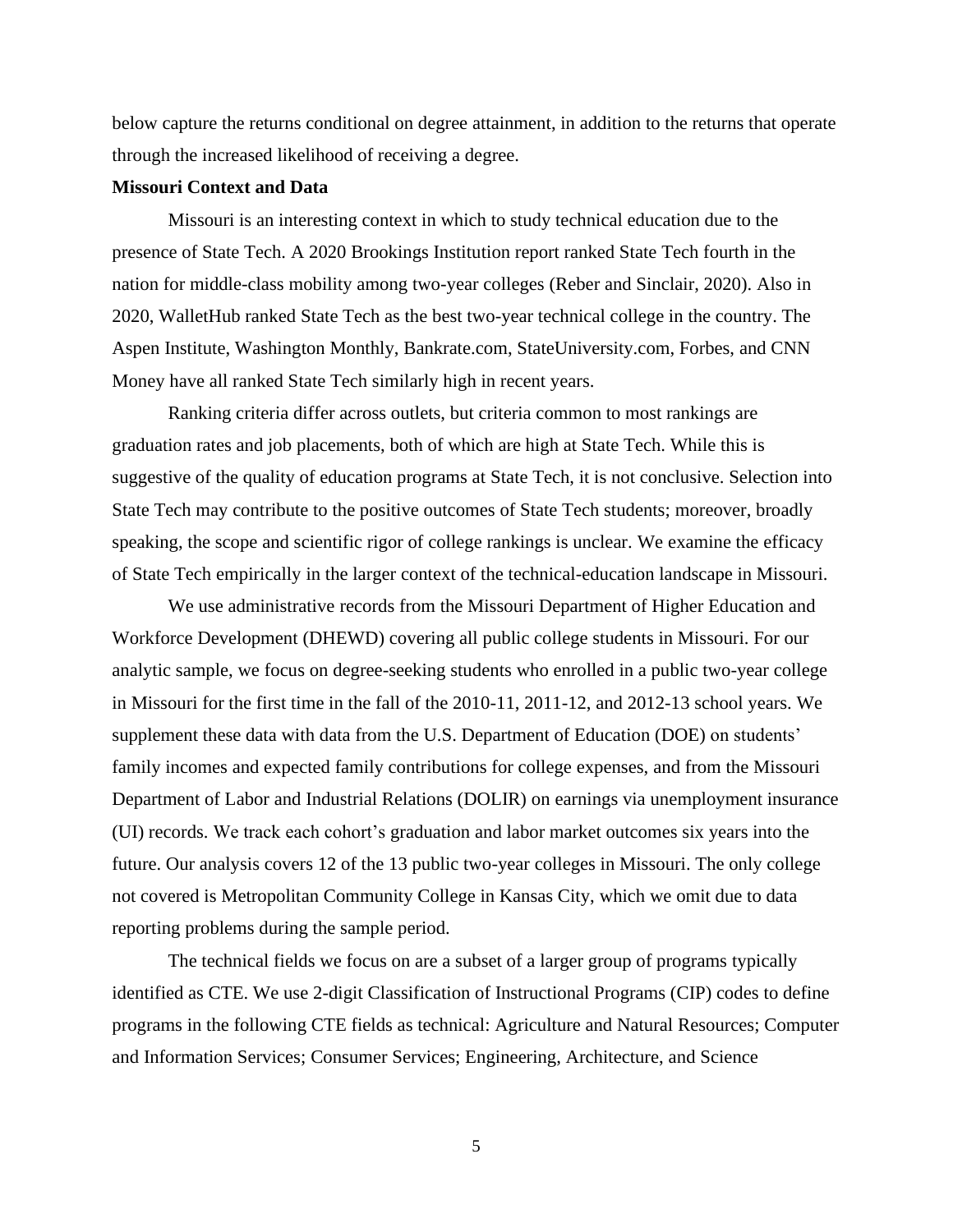Technologies; Protective Services; and Manufacturing Construction, Repair, and Construction.<sup>3</sup> By our definition, non-technical CTE fields primarily include programs in Health Sciences; Education; and Public, Legal, and Social Services. Health Sciences is the largest area of CTE excluded by our analysis.

Our focus on technical fields is motivated in large part by our interest in studying State Tech. Overall, about 16 percent of community college students in Missouri enroll in technical fields as we've defined them and outside of State Tech, no Missouri college enrolls more than 20 percent of students in technical fields. However, at State Tech, these fields dominate the curriculum, accounting for 90 percent of enrollment. Table 1 shows technical-education enrollment shares for the 12 community colleges in our sample. State Tech is clearly an extreme outlier. The uniqueness of State Tech's curriculum is despite the fact that it is not the only "technical college" in Missouri, at least by name. The other technical college is Ozarks Technical Community College (OTCC), but Table 1 shows it offers a wide range of programs and is not dominated by technical education programming as is the case for State Tech.

Summary statistics for our administrative microdata are provided in Table 2. The first column reports on the entire sample and subsequent columns split students by technical education status, and within technical education, whether the student enrolled at State Tech. Column (1) shows women are overrepresented in community colleges in Missouri overall (54 to 46 percent). The racial-ethnic demographics of the sample are consistent with the demographics of Missouri—i.e., our sample is predominantly White with a non-negligible Black share, and then small shares for the other racial-ethnic groups. In terms of academic qualifications, the average ACT Math and English scores for community college students are about two points lower than the average scores statewide (at 19.1 and 19.2, respectively) and the average high school class rank is just below the median, at the 49<sup>th</sup> percentile. About one third of students are missing ACT scores, and about one-sixth are missing class ranks.<sup>4</sup> The average student in our sample comes from a family with an annual income of almost \$60,000, which is just above the state median based on U.S. Census data, and has an expected family contribution on the FAFSA of \$7,782 (in 2018 dollars). About 9 percent of students are missing family income data.

<sup>3</sup> That is, 2-digit CIP codes of 01, 03, 04, 11, 12, 14, 15, 19, 29, 31, 41, 43, 46, 47, 48, and 49.

<sup>4</sup> The data missingness is not surprising because community colleges are open-enrollment institutions and this information is not required. We discuss how we handle the missing data analytically in the methods section below.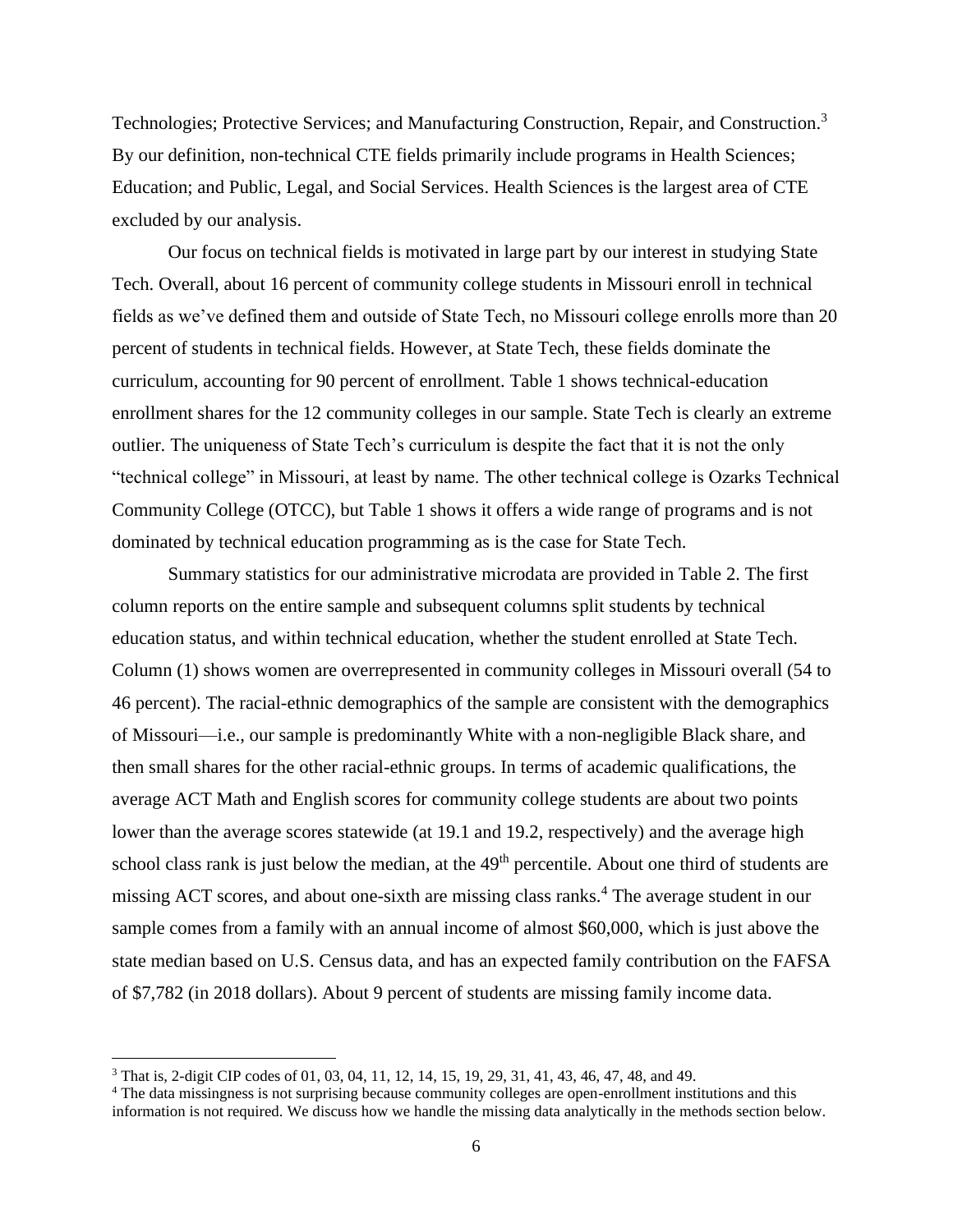Columns (2)-(5) show a sharp divergence in gender representation between non-technical and technical programs. Technical programs are male-dominated, especially at State Tech, which stands in stark contrast to the larger college-going population (and the population of students pursuing non-technical CTE credentials, primarily in health and education). Thus, our focus on technical education also implies a focus on men.<sup>5</sup> Men are an increasingly disadvantaged group in higher education. They are underrepresented relative to their population share in terms of enrollment and have lower grades and graduation rates compared to their female peers (Arcidiacono and Koedel, 2014; Conger, 2015; Conger and Dickson, 2017). Our focus on men via the emphasis on technical fields is also important in light of findings from Bettinger and Soliz (2016) and Liu et al. (2015) demonstrating that the returns to two-year credentials are higher for women, driven in large part by credentials in health fields. It is important to understand the types of credentials men pursue to support policy efforts to rectify the existing gender imbalance in postsecondary participation and success.

Table 2 also shows that technical students are more likely to be White, and again, especially at State Tech. This is driven in part by the geographic location of State Tech in Missouri, which is in a fairly rural area far from the urban centers in the state where most of the Black population resides. In terms of academic qualifications, technical students have slightly higher ACT math scores and slightly lower English scores, and lower class ranks, compared to non-technical students, and State Tech students look similar to other technical students along these dimensions. Technical and non-technical students come from families with similar incomes statewide, although State Tech students come from families with higher incomes.

The local area characteristics reported in the third horizontal panel of Table 2 are for students' counties of residence during high school and taken from the American Community Survey (ACS).<sup>6</sup> These characteristics do not vary dramatically across the columns, although consistent with their own demographics, students who enroll at State Tech come from areas with a higher share of White residents.

<sup>&</sup>lt;sup>5</sup> Men are also overrepresented in applied science CTE coursework during secondary school (Plasman, Gottfried, and Hutt, 2020), which is substantively similar to technical CTE coursework at the postsecondary level.

<sup>6</sup> These are ACS five-year estimates from 2012, with the exception of educational attainment, which is not available in the 2012 ACS and for which we use the 2014 ACS instead. We use the fraction of the local area that is White to measure local area racial-ethnic composition, noting that the primary demographic groups in Missouri are White and Black.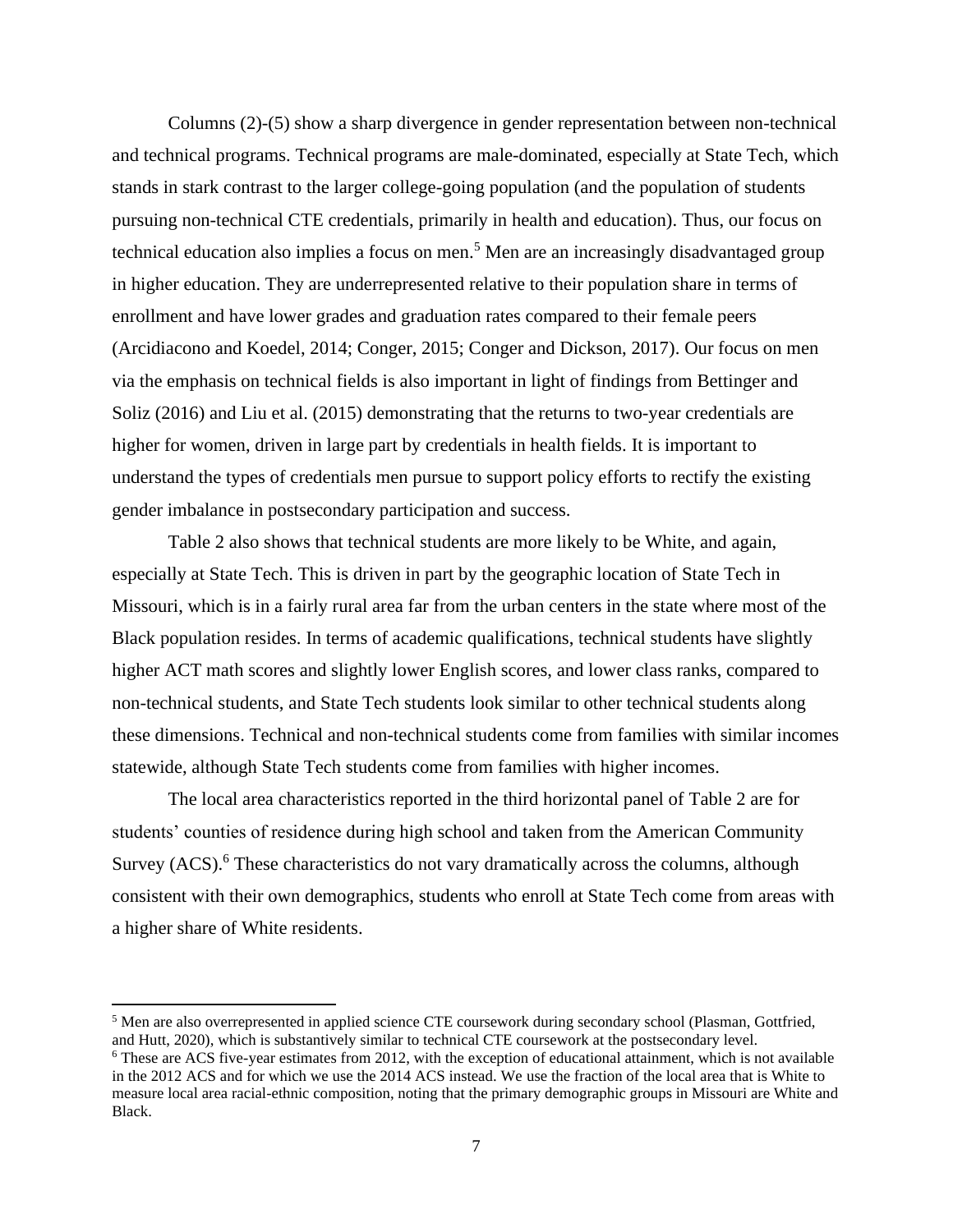The bottom panel of Table 2 summarizes students' treatments and outcomes. As noted above, about 16 percent of students enroll in a technical education program statewide, with a quarter of these (4 percent of total enrollment) doing so at State Tech. Our primary education outcome is associate's degree attainment from a Missouri public college within 6 years and 29 percent of students in the full sample earn an associate's degree within this timeframe. We also examine degree attainment in 2 and 4 years, for which the analogous attainment rates are 8 and 25 percent, respectively. Average annual earnings among all community-college entrants, measured 6 years after initial enrollment, is \$26,720 (this is the main earnings outcome in our analysis and reported in 2018 dollars). Just over 20 percent of students are missing earnings data. The missingness can be for a variety of reasons, including: (a) the individual is not employed, (b) the individual is employed but left the Missouri workforce, and (c) the individual is employed in Missouri, but not working in a UI-covered position (e.g., federal employment). We discuss how we handle data missingness analytically below.

#### **Empirical Strategy**

#### *Matching*

We begin by estimating the effects of enrollment in technical education using matching. An obvious limitation of matching estimators is that they rely on the assumption of conditional independence for identification. Noting this limitation—which we discuss in more detail below—matching is an appealing strategy in our application because we have (a) access to rich observable information about students, and (b) a high ratio of control-to-treatment observations. The former is a key condition for effective use of selection-on-observables strategies (Black and Smith, 2004) and the latter allows us to assemble a well-matched control group for treated observations on observed dimensions (Frölich, 2004).

We construct three treatment-control contrasts. In our statewide models, an individual is treated if she initially enrolls in a technical education program at any Missouri community college. Students who enroll in non-technical programs are controls. We also estimate models where we split the statewide treatment into two subgroups, one consisting of students who enroll in a technical program at State Tech and the other of students who enroll in a technical program at any other college. We maintain a common control group consisting of students who enroll in non-technical programs throughout the state for all of our comparisons. Columns (2)-(5) in Table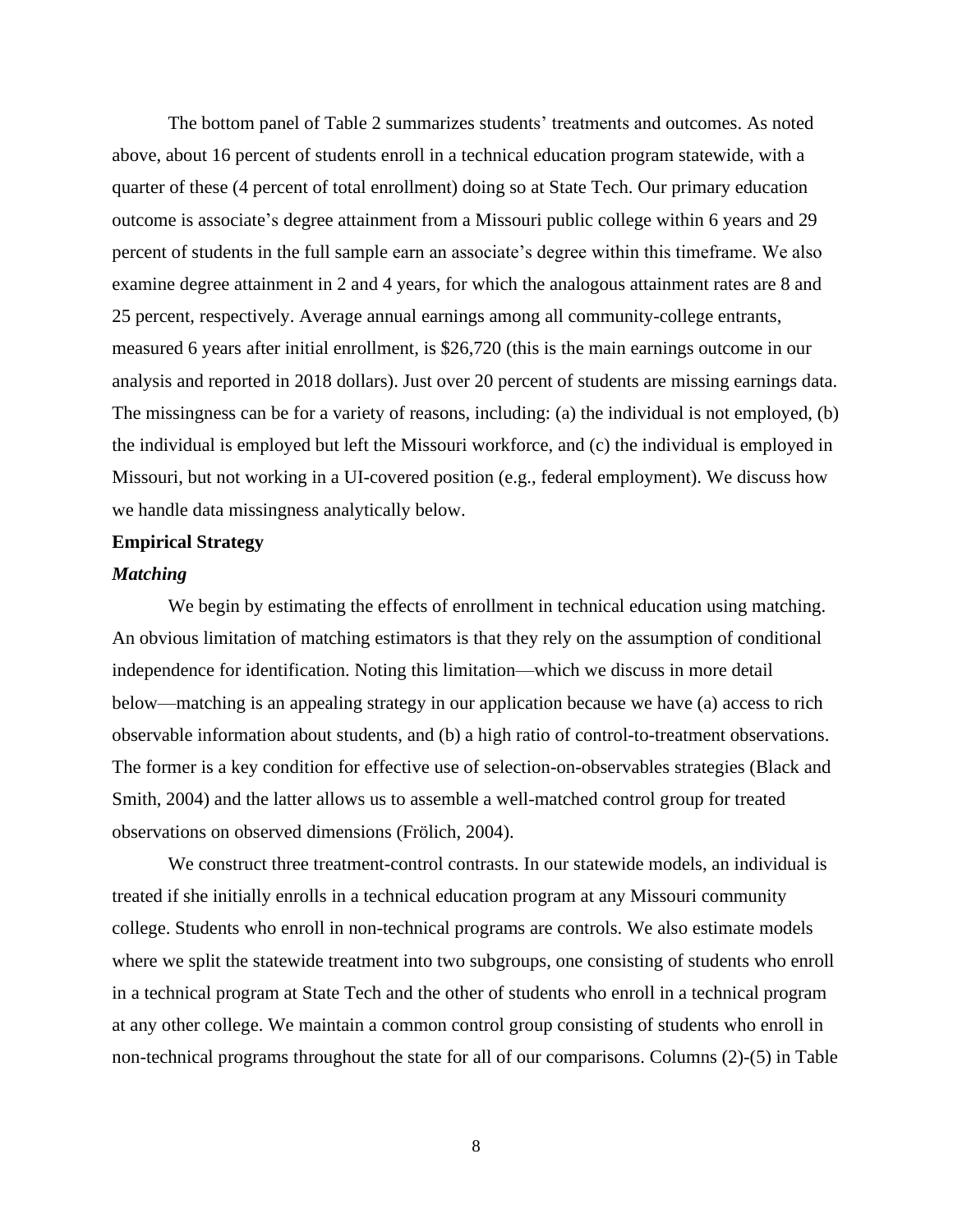2 show summary statistics for each treatment group and the common control group prior to matching.

The favorable control-to-treatment ratio in our comparisons permits the use of a rigid matching algorithm that ensures high-quality matches along observed dimensions. We start by matching exactly on the following binary variables from Table 2: (1) gender, (2) race-ethnicity category, and (3) data-missingness indicators for gender, race-ethnicity, ACT scores in math and English, high school percentile ranks, family income, and the expected family contribution.<sup>7</sup> We require all treatment and control observations to have at least one non-missing pre-college academic qualification (i.e., an ACT math score, ACT English score, or high school percentile rank) to be included in the analysis to ensure we do not use matches that rely entirely on data missingness for these key controls. We also exact-match on students' year cohorts (either 2011, 2012, or 2013). By exact-matching on these variables, we construct samples of treatment and control observations with identical demographics, data missingness profiles, and college-entry years.

Conditional on the exact matches, we further match treatment and control observations using propensity scores. The propensity scores are estimated from a probit regression where the dependent variable is an indicator for treatment. The main independent variables are the nonbinary, pre-enrollment, student-level variables in Table 2: ACT math and English scores, high school percentile ranks, family income, and the expected family contribution. We also include the county characteristics in the propensity score specification, along with the exact-matching variables. The exact-matching variables are redundant due to the exact matching, but useful because they allow us to isolate within-student-category variation in the other variables in the model.

We match treatment observations with up to three control observations, with replacement, within a caliper of 0.25 standard deviations of the distribution of propensity scores. Control observations outside of the caliper range of any treated observation are dropped, as are treatment observations without any controls within the caliper range. This defines the common support for our analysis. None of our findings are substantively sensitive to reasonable modifications to the caliper bandwidth.

<sup>7</sup> For the data-missingness variables, a separate binary indicator is constructed to indicate missingness for each variable in our dataset.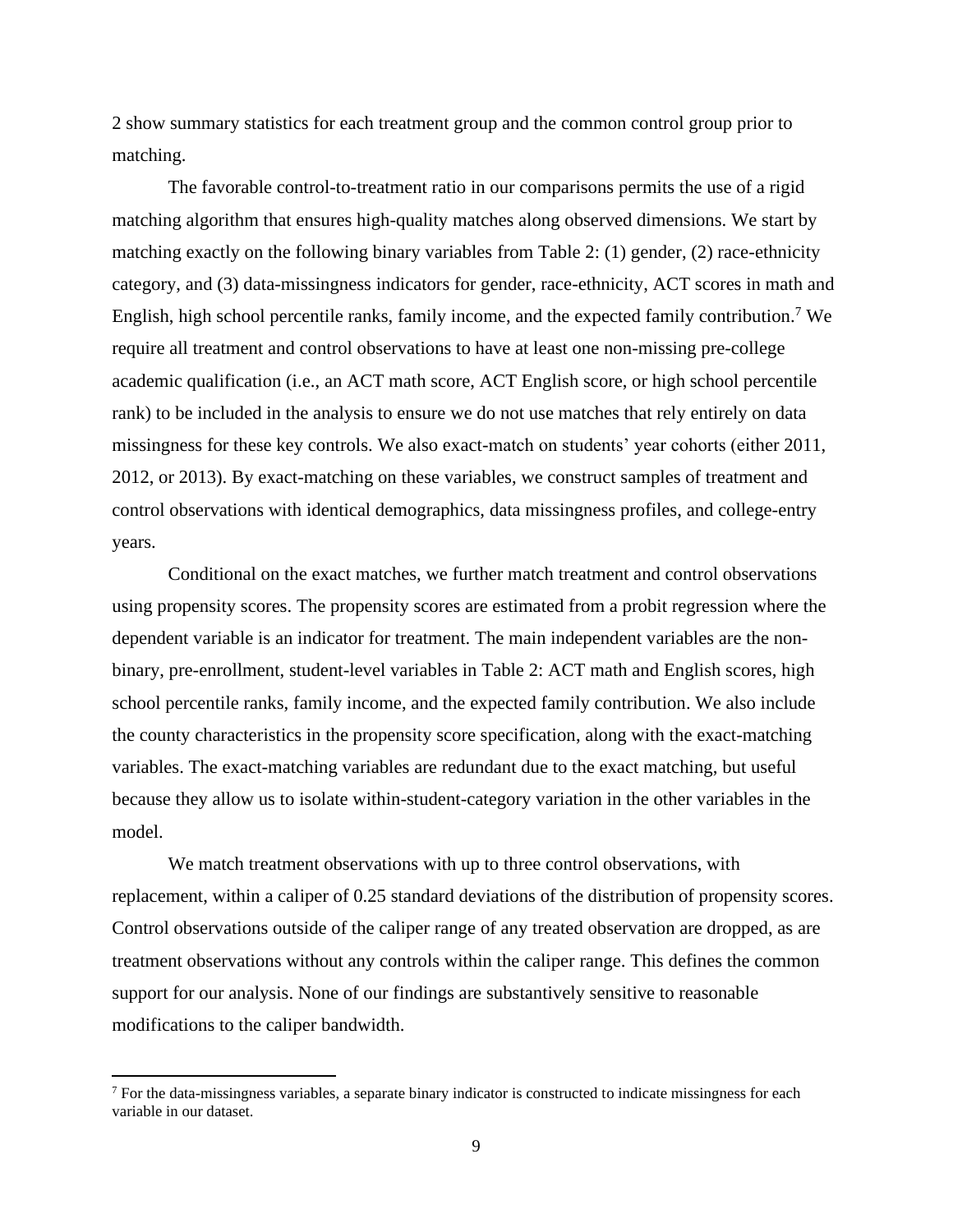This procedure yields samples of treatment and control observations for each of our comparisons that match exactly on demographics and data-missingness profiles, and are wellbalanced on pre-college academic qualifications, family income, and local-area characteristics.

As noted above, the primary identifying assumption of our matching estimators is that treatment is conditionally independent of outcomes. Denoting potential outcomes by  ${Y_0, Y_1}$ , treatment by  $D \in \{0, 1\}$ , and **X** as the vector of conditioning variables, the conditional independence assumption (CIA) can be expressed generically as follows:

$$
Y_0, Y_1 \perp D \mid \boldsymbol{X}.\tag{1}
$$

In our application, where we exact-match on a subset of **X***,* which we denote by **X1**, and match using a propensity score inclusive of the other variables, it is written as:

 $Y_0, Y_1 \perp D \mid X_1, P(X).$  (2)

On the one hand, our rich data, including information on students' pre-college academic qualifications and family incomes, supports the plausibility of the CIA in that we can control for many of the consequential factors that lead to differences in students' decisions regarding technical education. However, on the other hand, it is easy to imagine unobserved factors that affect students' enrollment decisions. If these factors are also correlated with students' graduation and labor-market outcomes, which seems likely to the extent they exist, it will bias our estimates of the effects of technical education. This concern motivates our second empirical strategy, which relies on geography-based instruments for identification.

#### *Instrumental Variables*

Our IV models leverage students' geographic distance to technical programs to identify their effects and do not require conditional independence. We estimate our IV models in a twostage-least-squares framework as follows:

$$
T_{it} = \alpha_0 + \mathbf{X}_i \mathbf{a}_1 + D_i \alpha_2 + \mathbf{Z}_i \mathbf{a}_3 + \lambda_t + \eta_{it}
$$
\n<sup>(3)</sup>

$$
Y_{it} = \beta_0 + \mathbf{X}_i \mathbf{\beta}_1 + D_i \beta_2 + T_{it} \beta_3 + \delta_t + \varepsilon_{it}
$$
\n<sup>(4)</sup>

In the first-stage regression in equation (3),  $T_i$  is an indicator equal to one if student *i* in yearcohort  $t$  is treated.  $\mathbf{X}_i$  is a vector containing the student and local-area control variables listed in Table 2 (these are the same variables we match on from above).  $\mathbf{Z}_i$  is the set of excluded instruments and  $D_i$  is a new control variable we add to make a stronger case for the conditional exogeneity of the instruments—we elaborate on both of these below.  $\lambda_i$  is a cohort fixed effect,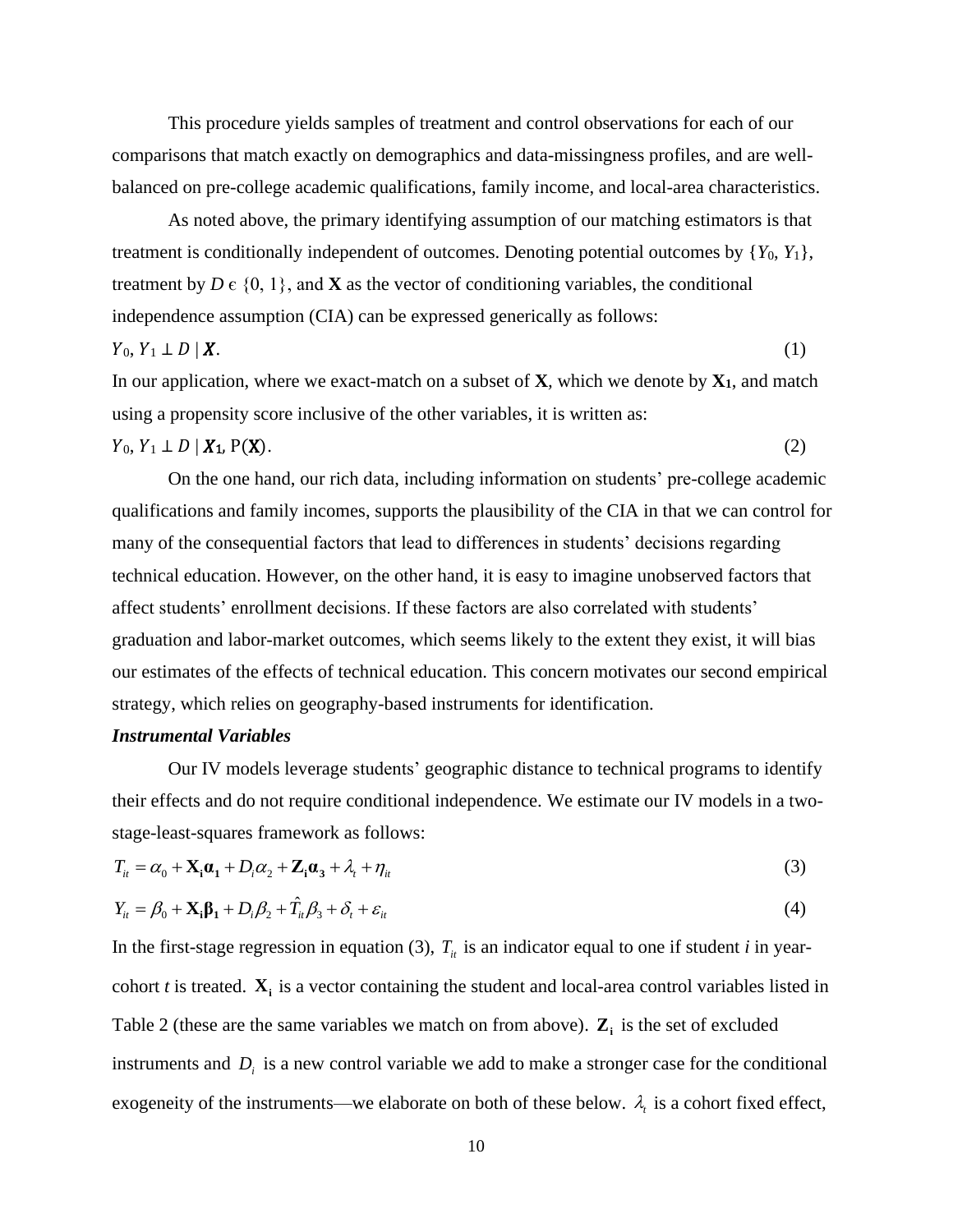and  $\eta_{it}$  is the idiosyncratic error. Common variables are defined the same in equation (4), where  $Y_{it}$  is the outcome of interest and  $\hat{T}_{it}$  is the fitted value from the first stage. The benefit of this approach is that the only variation used to identify the effect of treatment in equation (4) is from the instruments,  $\mathbf{Z}_i$ .

Our instruments are geography-based and aim to leverage plausibly exogenous variation in access to technical education based on where students attend high school and where technical education programs are located in Missouri. The vector  $Z_i$  includes two variables: (1) the share of enrollment at the nearest community college in technical programs and (2) this share interacted with the distance between the student's high school and the nearest community college. The newly-added variable to the main model,  $D_i$ , is a scalar variable that measures the distance between the student's high school and the nearest community college. Thus, conditional on how close a student lives to the nearest community college (i.e.,  $D_i$ ), in equations (3) and (4) we instrument for treatment by the share of enrollment in technical programs at that college, plus an interaction between the share and the distance to the college. Our preferred IV models use the matched samples following from the matching procedure outlined above; we also show IV results using all of the data in the appendix.

The identifying assumption of the IV models is that students are not geographically sorted in ways that align with the presence of technical education in Missouri's community colleges, conditional on how close they are to a community college independent of the technical education enrollment share and the rich vector of other control variables.

#### **Results: Matching**

Tables 3 and 4 document the efficacy of our matching procedure. Table 3 provides variable-by-variable comparisons for each treatment-control contrast and Table 4 provides summary balancing information. The results in Table 4 indicate that our matching procedure is generally effective. There are few individually unbalanced covariates, the average p-value for the matched variables consistently hovers around 0.50, which is the expectation, and the absolute mean standardized differences are small by common conventions (Smith and Todd, 2005; Rosenbaum and Rubin, 1985). Note that we exclude the binary variables from all of the calculations in Table 4 because the exact matching procedure renders them uninformative (i.e., for each of these variables the p-value must be 1.0 and the standardized difference must be 0).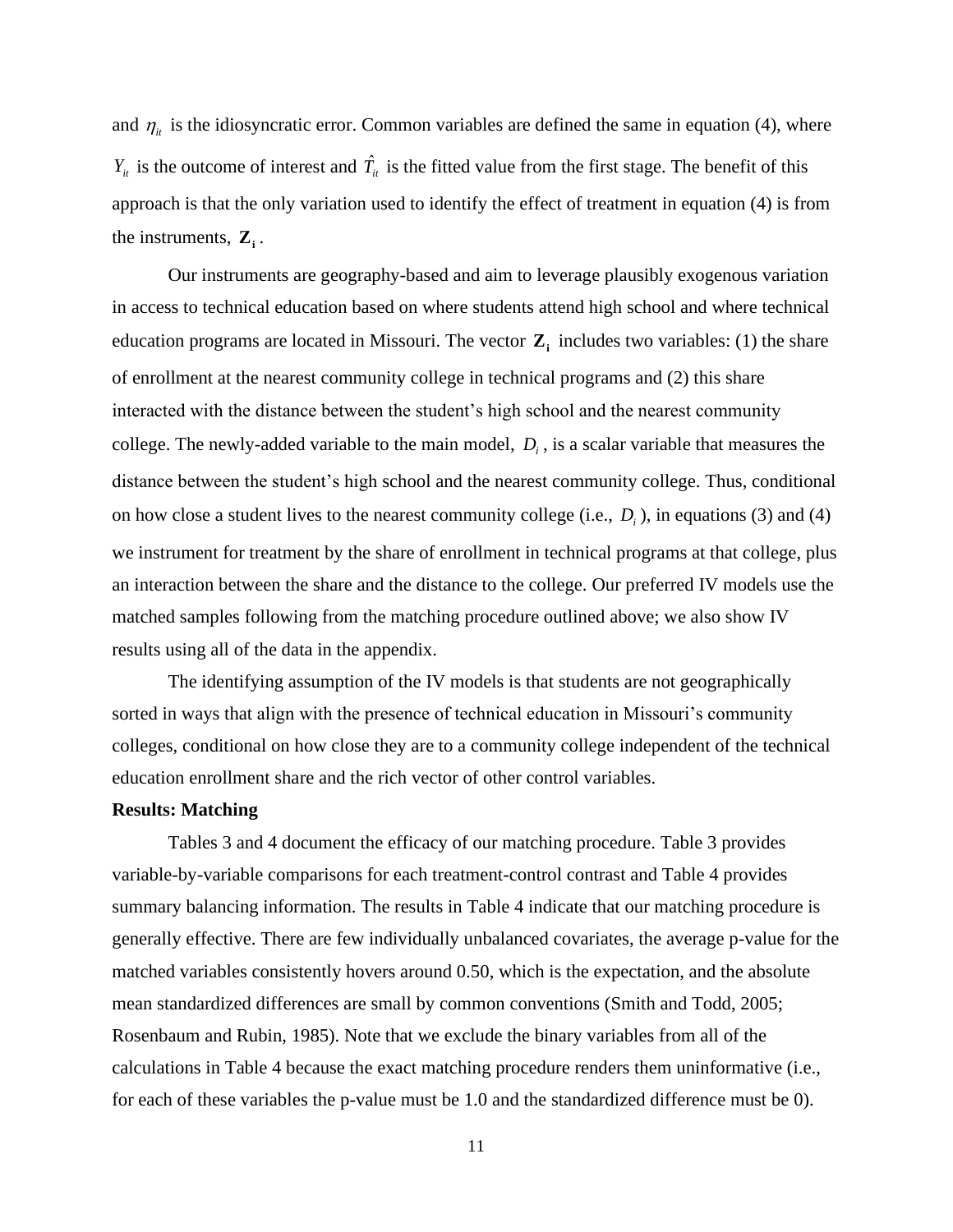The only instance of even modest imbalance in Table 4 is for State Tech treatment, although Table 3 suggests the imbalance is potentially important. Most notably, State Tech students' family incomes and local-area incomes are higher than their matched comparisons (see columns 3 and 4 of Table 3). This is a caveat to the causal interpretation of our matching estimators, which we elaborate on below, and helps motivate our IV models.

#### *Educational Attainment*

Table 5 shows the main results for degree attainment using our matching estimators. For each treatment-control contrast, we estimate the effect of enrolling in a technical education program on attainment of an associate's degree in 2 years, 4 years, and 6 years. All of the standard errors in Table 5—and all subsequent standard errors for our matching estimators—are constructed by bootstrapping the entire estimation procedure 1,000 times.

The estimates in column (1) show that technical education students graduate more often and more quickly than students in the control group statewide, conditional on observables. Specifically, they are 4.0 percentage points more likely to graduate within 6 years, 4.7 percentage points more likely to graduate within 4 years, and 6.4 percentage points more likely to graduate within 2 years. As shown in Table 2, the mean graduation rates in the (unmatched) control group over these timeframes are 29, 25, and 8 percent, respectively. Thus, our matching estimates imply large impacts of technical education on degree completion and time to completion.

Columns (2) and (3) show that the positive estimates in the statewide comparison are driven entirely by students who enroll at State Tech. State Tech students are 24.9 percentage points more likely to graduate within six years than their matched comparison group, and 27.9 and 35.5 percentage points more likely to graduate in 4 and 2 years, respectively. Even if there is some bias from non-comparability in our estimates for State Tech, the magnitudes of these estimates are so large that it would be difficult for the bias to explain them all. In contrast, when we use technical students outside of State Tech as the treated group in column (3), there is no evidence of a positive effect on degree attainment or time-to-degree. In fact, over a six-year horizon the treatment effect is negative and statistically significant, albeit small.

Our focus on associate's degree attainment may bias our estimates in favor of technical education if students who enroll in non-technical programs are more likely to transfer to universities and forego their associate's degrees. To assess the potential for differential transfer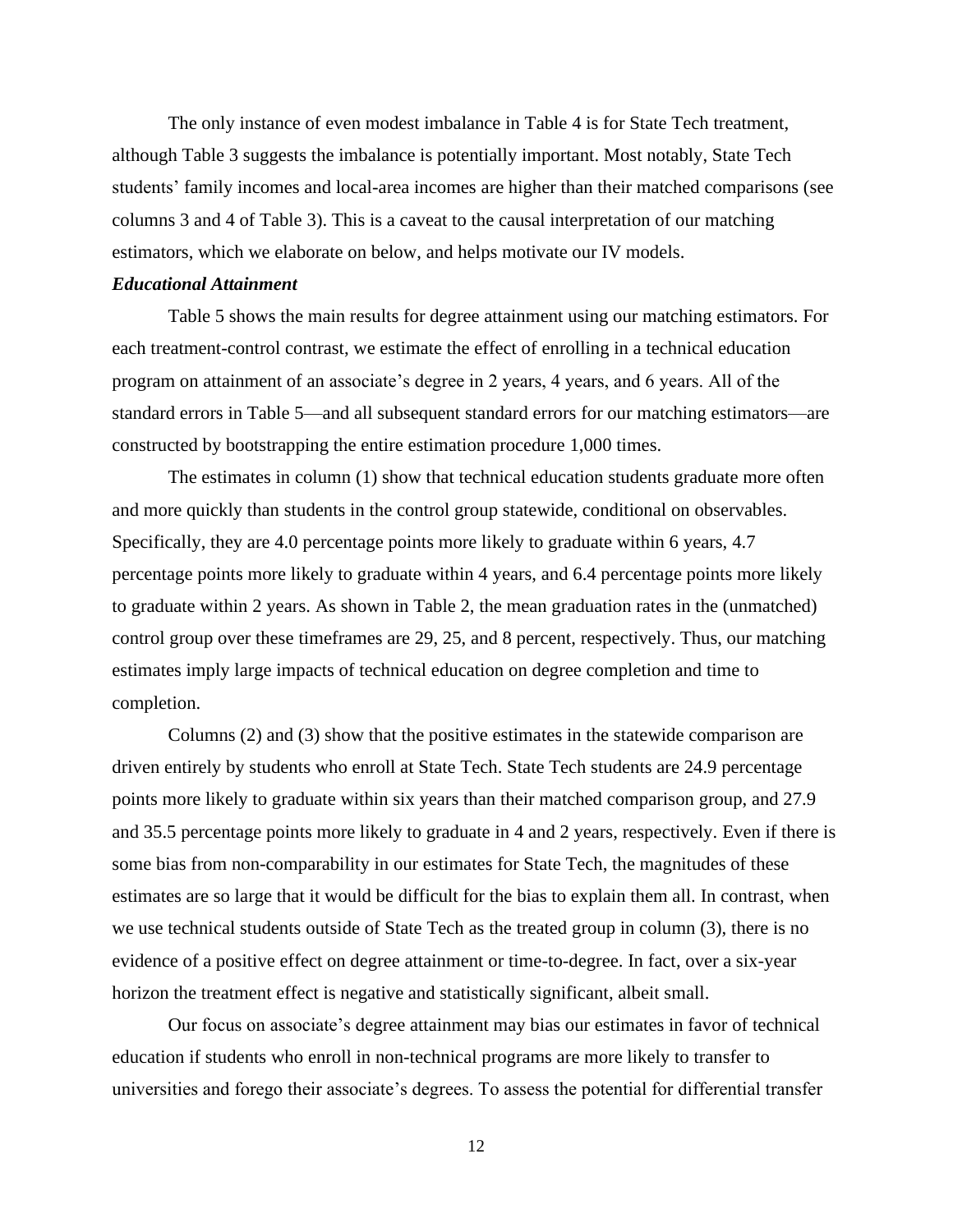patterns by treatment status to bias our findings, in the bottom row of Table 5 we re-estimate the models, but this time code the outcome as a binary indicator for any associate's or bachelor's degree. To allow ample time for transfer students to earn their bachelor's degrees, we only estimate models of degree attainment within 6 years for this scenario. If non-technical students are more likely to transfer and earn bachelor's degrees (while foregoing their associate's degrees), an expectation is that these models should yield estimates of the impacts of technical education that are less positive.

The bottom row of Table 5 shows the impacts of technical education on degree attainment are slightly smaller when we allow for bachelor's degrees via transfer. This is consistent with non-technical students being more likely to transfer and complete bachelor's degrees. However, allowing for bachelor's degrees only modestly affects the findings.<sup>8</sup>

Finally, we briefly return to the imbalance in family income in our comparison involving State Tech. In results suppressed for brevity, we use OLS regressions to get a sense of the potential bias caused by this imbalance. These models indicate that the \$5,500 average difference in family income between State Tech students and the comparison group, conditional on the other controls (excluding the expected family contribution, which is highly correlated with family income), is associated with only a trivial difference in six-year degree attainment—0.22 percentage points. Of course, this is not conclusive evidence against bias in our matching estimators, as there could be other sources of imbalance that are unobserved, and again, this motivates our IV models. Still, at least in terms of bias stemming directly from the imbalance in family income, our supplementary models suggest only a small scope for bias in our matching estimators. 9

<sup>&</sup>lt;sup>8</sup> The limited impact of allowing for bachelor's degrees on our findings is due to the generally low rate of bachelor's degree receipt among students our sample, which is expected based on previous research. For example, Qian and Koedel (2021) find that most community college students lack the academic qualifications necessary to succeed at universities and Long and Kurlaender (2009) show that even among those with strong academic credentials, the transfer pathway is leaky and they are significantly less likely to complete university degrees than observationallysimilar students who do not follow the community college pathway.

<sup>&</sup>lt;sup>9</sup> To elaborate briefly on our procedure, we use the matched dataset for the State Tech comparison to run a linear probability model predicting graduation using all of the control variables except the expected family contribution. We omit the expected family contribution because it is highly correlated with family income and it is nonsensical to give an "all else equal" interpretation to changes in family income if the expected family contribution is included as a control. From this regression, we use the coefficient on family income to obtain the predicted gap in degree attainment due to the family income difference between treatment and control observations, conditional on the other control variables we use for matching. We find that a \$10,000 increase in family income is associated with a 0.4 percentage point increase in degree attainment within six years, which we scale in the text to arrive at the 0.22 percentage point number associated with the \$5,500 gap in family income shown in Table 2.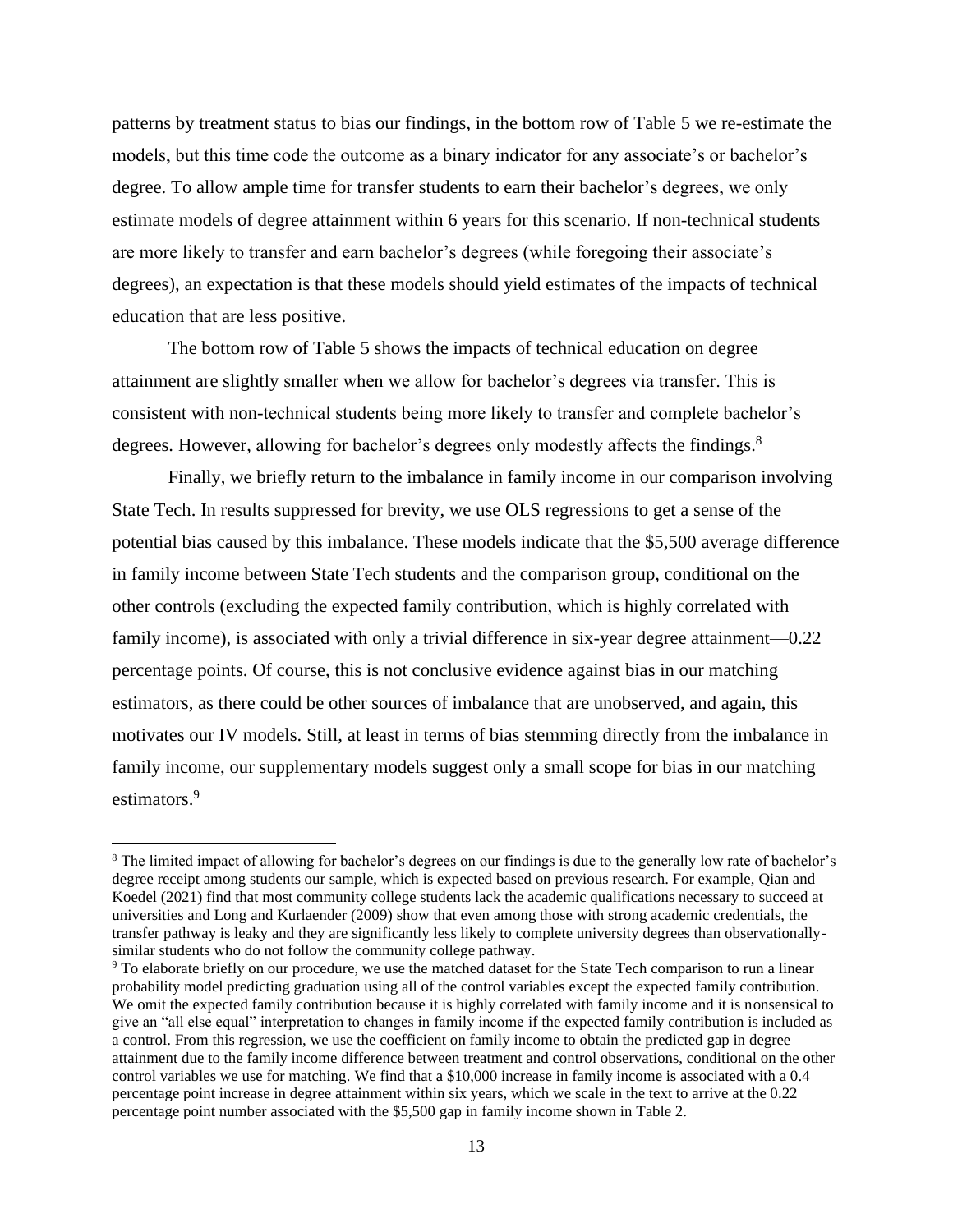#### *Earnings*

Next, we turn to the earnings returns to technical education. We follow the same data and estimation procedures outlined above but replace the graduation outcomes with annual earnings six years after initial enrollment. We calculate annual earnings by summing the four quarterly earnings entries from the UI records after what would be the end of the sixth academic year postenrollment (e.g., for the 2011 cohort, who entered college in fall-2010, we sum the earnings records from quarters 3 and 4 of calendar-year 2016, and 1 and 2 of calendar-year 2017).

We begin in Table 6 by showing results for the sample of students with at least one nonmissing quarterly earnings record during the relevant year. We find positive and significant earnings differentials favoring technical education students statewide, driven predominantly by especially large estimates at State Tech. The State Tech differential of \$11,308 is 44 percent of the control group mean of \$25,828 (Table 2). Unlike in the education-outcome models, the matching estimate for earnings is positive and significant for other technical programs outside of State Tech in column (3) of Table 6—at \$2,357. This is much smaller than the estimate for State Tech, but similar to the premium Bettinger and Soliz (2016) estimate for associate's degree attainment from a technical versus non-technical college in Ohio.<sup>10</sup>

In addition to the standard concern about bias in our matching estimators—i.e., the potential failure of conditional independence—we must also be concerned about bias due to sample attrition in the earnings models. Recall from above that about 20 percent of students have no reported earnings during the four-quarter span we use to measure annual earnings. Missingness rates are similar, but not the same, across treatment conditions. It is also possible that individuals are differentially selected into data missingness between technical and nontechnical fields. $11$ 

We examine the sensitivity of our findings to different data-missingness scenarios in Table 7, where we re-estimate our models after including individuals with missing earnings via imputation. We consider three different imputation scenarios, where individuals with missing earnings are coded as having either: (1) earnings equal to zero, (2) earnings equal to the average

<sup>&</sup>lt;sup>10</sup> This estimate corresponds to about 9 percent of the control group mean. Bettinger and Soliz (2016) find that the premium to earning an associate's degree at a technical college in Ohio is about 6-8 percent higher than at a nontechnical college.

 $11$  Table 2 shows missingness rates in the earnings data for the relevant comparisons prior to matching. Students in technical programs are somewhat less likely to have missing earnings data.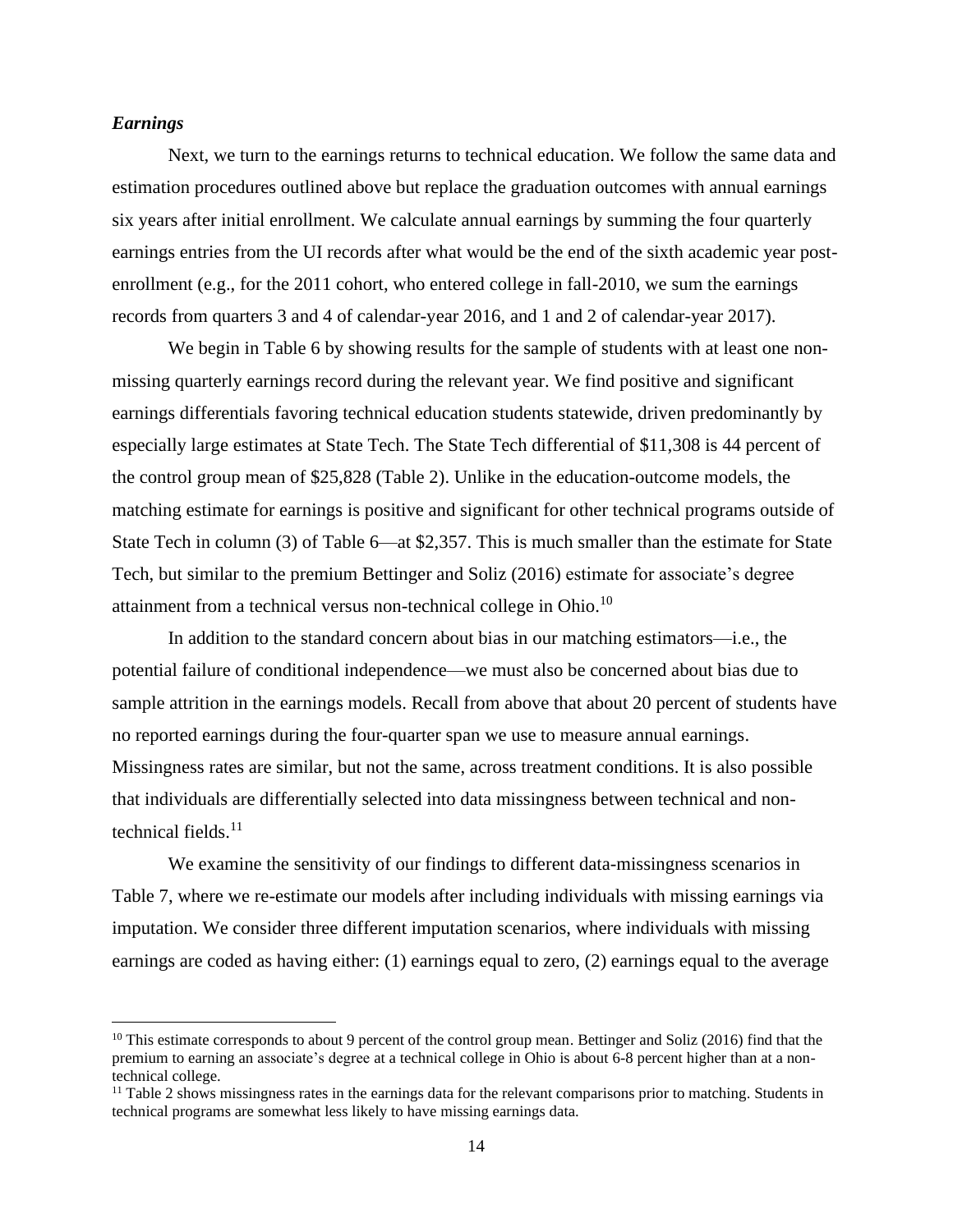earnings at the institution in which they enrolled, or (3) earnings equal to the average earnings at the institution but cut by 50 percent for technical education students only. The first two imputation scenarios address the problem of differential missingness rates by treatment status under different assumptions about selection into missingness—in scenario (1) we assume strong negative selection into missingness and in scenario (2) we assume no selection. However, both scenarios assume that the magnitude and direction of selection is unrelated to treatment status. The third scenario imputes an earnings wedge between treatment and control observations with missing earnings by assuming that individuals in the treatment group without earnings are very negatively selected relative to their counterparts with missing earnings in the control group. This is a strong assumption favoring the control group and offers an extreme test of whether the technical-education effects on earnings we estimate can be overturned by bias related to missing data on earnings.

The results in the first two rows of Table 7, in comparison to the results in Table 6, show our findings are not meaningfully sensitive to imposing the assumptions of our first two imputation scenarios. This means that bias stemming solely from differences in the rates of missingness across treatment conditions, holding the direction and magnitude of selection into missingness fixed across treatment conditions, is not causing significant bias in our findings. The assumption embedded in the third imputation scenario in row 3 of Table 7, which again we view as extreme, does meaningfully affect our findings—it reduces the average earnings estimates for the technical education treatments by roughly \$3,000 compared to the estimates in Table 6. Still, the large positive estimate for State Tech remains even under this extreme scenario. We conclude from Table 7 that our substantive findings are unlikely to be driven by sample selection bias caused by missing earnings data.

We also consider the scope for bias in the earnings estimates due to the imbalance in family income between treatment and control observations in our comparison involving State Tech. Using the same procedure described in the preceding subsection, we find that the familyincome imbalance alone conditionally predicts just a \$180 annual earnings gap in favor of State Tech students. Thus, it is unable to account for the large earnings differences we report in Tables 6 and 7. Again acknowledging we cannot rule out bias due to unobservables, the scope for bias attributable to the observed family-income gap after matching, conditional on our other controls, seems negligible.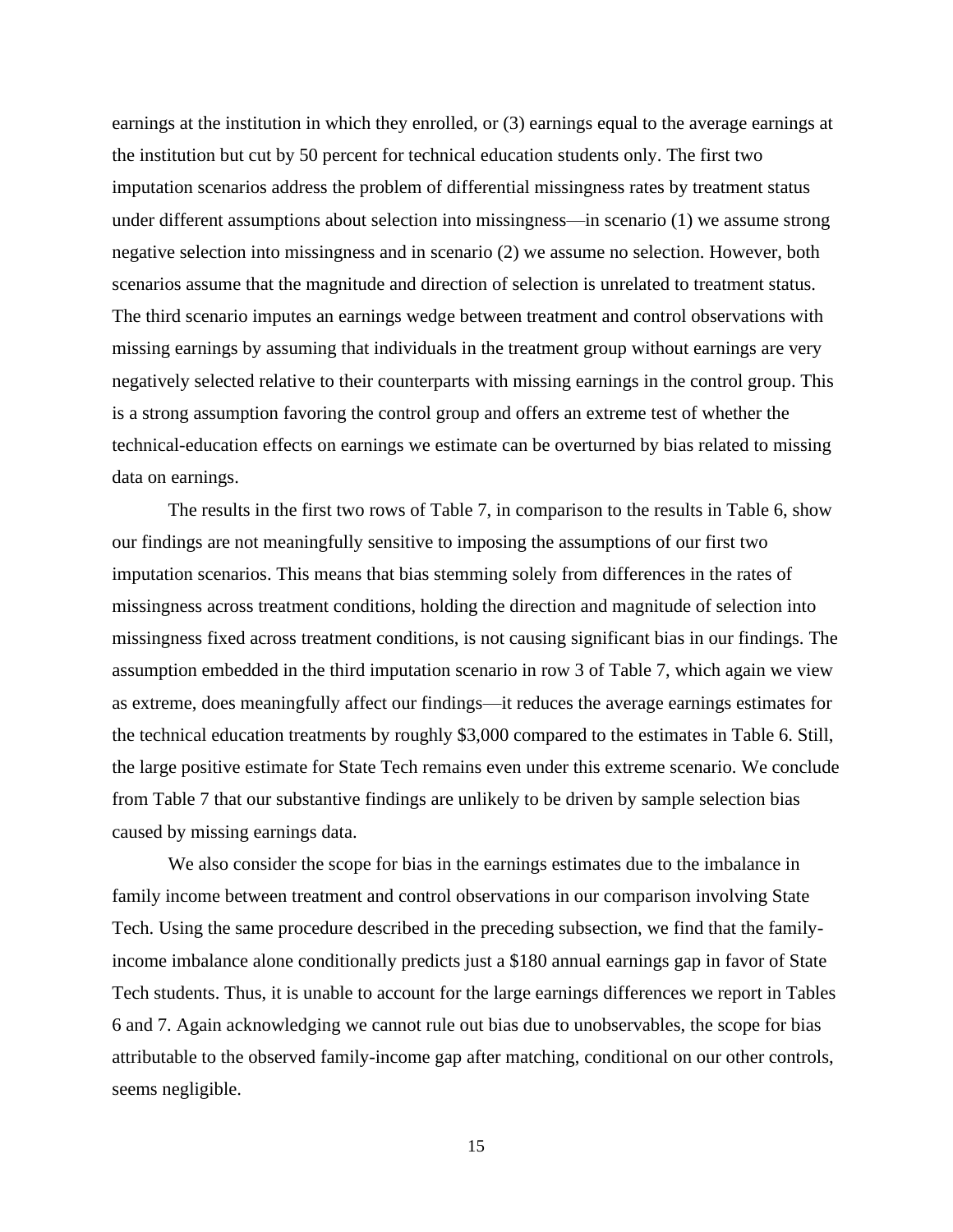Finally, in Table 8 we use the earnings data to conduct placebo tests in which we estimate our baseline earnings models but use earnings over the four quarters prior to initial enrollment in college as the dependent variable. If our estimates are capturing the effects of technical relative to non-technical education, and not sorting bias, we should get null results in the placebo models. A limitation of our placebo tests is that the students in our sample are relatively young (see Table 2), which one might worry could cause wage compression and make it more difficult for the placebo models to detect problematic selection. While this is a limitation, pre-college wage gaps are also plausible depending on the nature of the unobserved selection. For example, a more technically oriented high school student, or recent high school graduate, is likely to earn more working in a low-level technically oriented position than her counterpart working in a lesstechnical position.

Noting the interpretive caveat, Table 8 shows the results from our placebo tests. Although the placebo models imply a small amount of positive selection into technical education, it is not enough to account for the magnitudes of our post-enrollment earnings estimates. Perhaps most importantly, the placebo models identify selection levels into technical education at State Tech, and technical education outside of State Tech, of roughly the same magnitude. In fact, if anything, selection into technical programs outside of State Tech appears slightly more positive. This stands in stark contrast to our post-enrollment earnings results, where the estimates for State Tech are almost five times larger than for technical education programs elsewhere in Missouri.

#### **Results: Instrumental Variables**

Next, we report on our instrumental variables estimates. We continue to use the matched samples for analytic consistency, but the identifying assumptions of the IV models do not require the use of matched samples. Findings from models using unmatched data are similar and reported in the appendix.

Table 9 shows results from the first stage of the IV regressions. As foreshadowed by the descriptive statistics in Table 1, our instruments are highly effective at predicting enrollment at State Tech but ineffective at predicting enrollment in other technical education programs. For example, the first-stage partial F-statistic is 107.22 when we define treatment as enrollment in a technical program at State Tech (column 2), but just 0.12 when we define treatment as enrollment in a technical program elsewhere in the state (column 3). These results indicate that the differences across community colleges outside of State Tech in their technical-education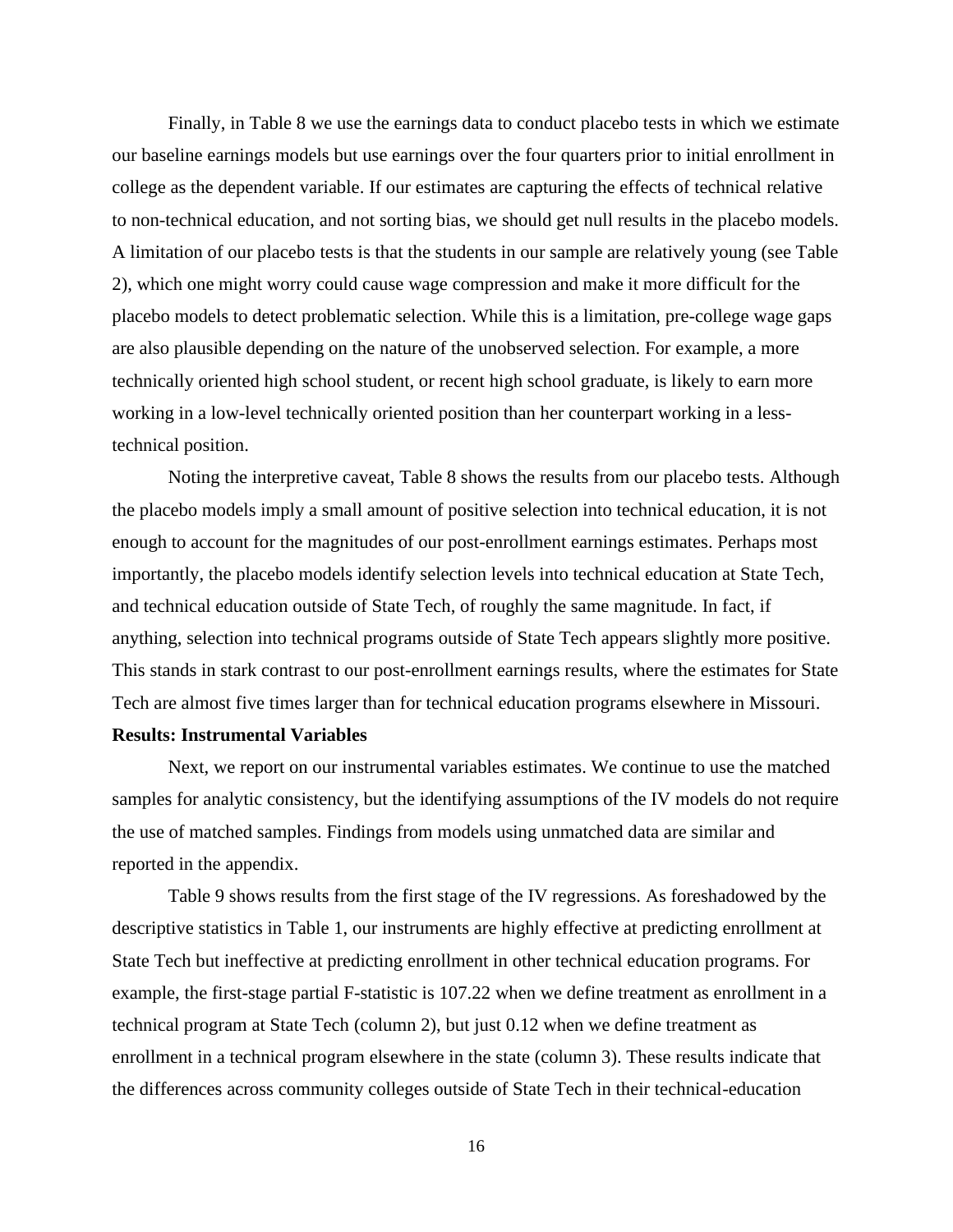enrollment shares are not sufficient to generate meaningful exogenous variation in our IV models. Given this, we focus the IV portion of our analysis on recovering the effects of State Tech only.

Table 10 shows second-stage results for educational outcomes, which can be compared to their matching-estimator analogs in column (2) of Table 5 for State Tech. The main takeaway from this comparison is that the IV and matching estimates are substantively similar. Focusing on six-year degree attainment as the outcome, our IV model indicates that State Tech causes a 24.2 percentage point increase in the likelihood of earning an associate's degree. This estimate can be compared to the control-group attainment rate of 29 percent and is large by any reasonable standard.<sup>12</sup>

In Table 11, we report our findings from the IV models of earnings. The first row shows earnings estimates conditional on non-missing values, comparable to our matching estimates in column (2) of Table 6, and rows 2-4 show results using the different imputation scenarios from Table 7. Again, our earnings estimates are similar using either the matching or IV approach. Our primary non-imputed earnings estimate using IV indicates that State Tech raises annual earnings by \$12,746 compared to the control group mean of \$25,828, an increase of 49 percent. The estimates from the first two imputation scenarios fluctuate around this value and the estimate in the third scenario is again lower by about \$3,000. Still, even in that extreme case, the implied effect of enrollment at State Tech on annual earnings is almost \$10,000.

#### **Conclusion**

We estimate the education and earnings returns to enrolling in technical education programs at Missouri community colleges relative to non-technical programs. A unique contextual feature of Missouri is the presence of State Technical College, a highly-regarded and nationally-ranked technical college. Using matching and instrumental-variables models, we find consistent evidence that enrolling in technical education at State Tech has large positive impacts on graduation and earnings. Our preferred IV estimates indicate State Tech increases associate's degree attainment within six years by 24.2 percentage points and annual earnings six years after

 $12$  We briefly address the odd result in Table 10 in the last row, where the coefficient of interest becomes nominally larger when we allow for bachelor's degree receipt, which is the opposite of what we would expect (and what happens in the matching model). We are not sure what is causing this result given the complex nature of identification via the IV, but we do not put much stock in it because the surprising coefficient is not statistically or economically different from the coefficient in the previous row.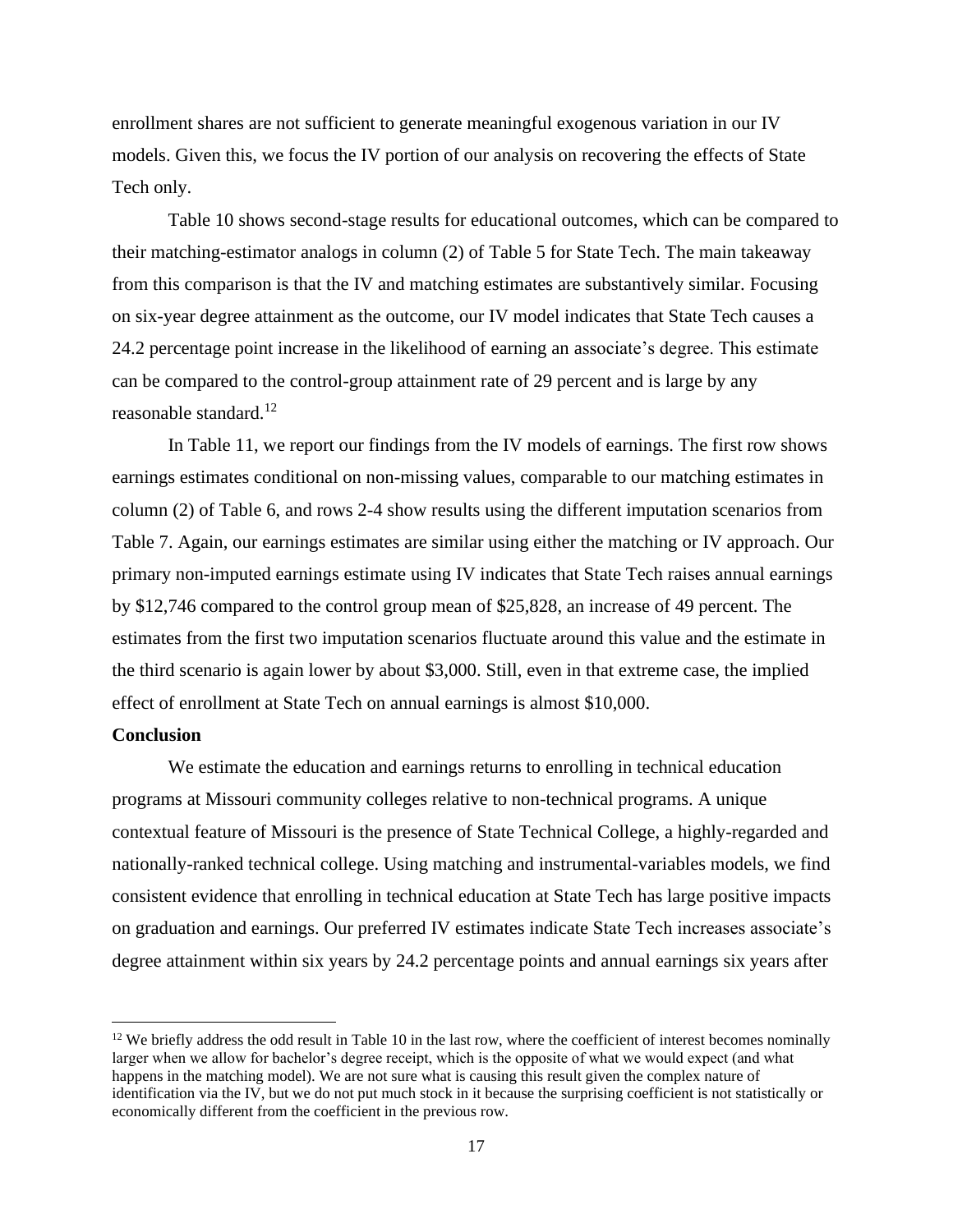initial enrollment by \$12,746 (this corresponds to an hourly wage increase of roughly \$6.50 per hour, assuming full-time work). Our analysis of the returns to technical education at other Missouri community colleges is less robust because we are unable to construct credible instruments for enrollment. However, our matching models give no indication that technical programs at other Missouri colleges raise graduation rates and suggest their earnings impacts are much smaller than the impact of State Tech.

The education and earnings impacts that we estimate for State Tech are very large; so large, in fact, that we were initially skeptical of their plausibility. However, no non-substantive explanation emerges to account for them. They are present in our analyses of both education and earnings outcomes. They persist whether we use matching estimators that rely on conditional independence for identification or IV estimators that leverage geographic variation in exposure to State Tech. They are maintained even under a strong assumption of severe negative selection into wage missingness among State Tech students, which puts downward pressure on the estimates. They are not overturned by our placebo regressions. Finally, within our matching framework, we estimate null-to-small effects for technical programs outside of State Tech using the same methods we use to evaluate State Tech. This rules out bias due to selection into technical education common to all programs as an explanation for our findings.

We highlight three ways that our findings contribute to the broader discourse on postsecondary technical education. First, they indicate that State Tech is an exceptionally productive community college. Future work should aim to understand what makes State Tech so effective. Methodologically it will be difficult to conclusively link particular aspects of how State Tech operates to the summative program impacts we estimate here, but perhaps alternative strategies like qualitative inquiry can be informative.

Second, above we noted that enrollment at State Tech is male-dominated. The enrollment and performance gaps between men and women in postsecondary education are large and widening but have received little attention in research (with some exceptions such as Conger, 2015, and Conger and Dickson, 2017). State Tech's large and positive effects are all the more intriguing given their concentration among young men. It would also be of interest to know if similar programming could be effective at improving outcomes for young Black and Hispanic men—whose postsecondary outcomes are worse than their White counterparts—but we cannot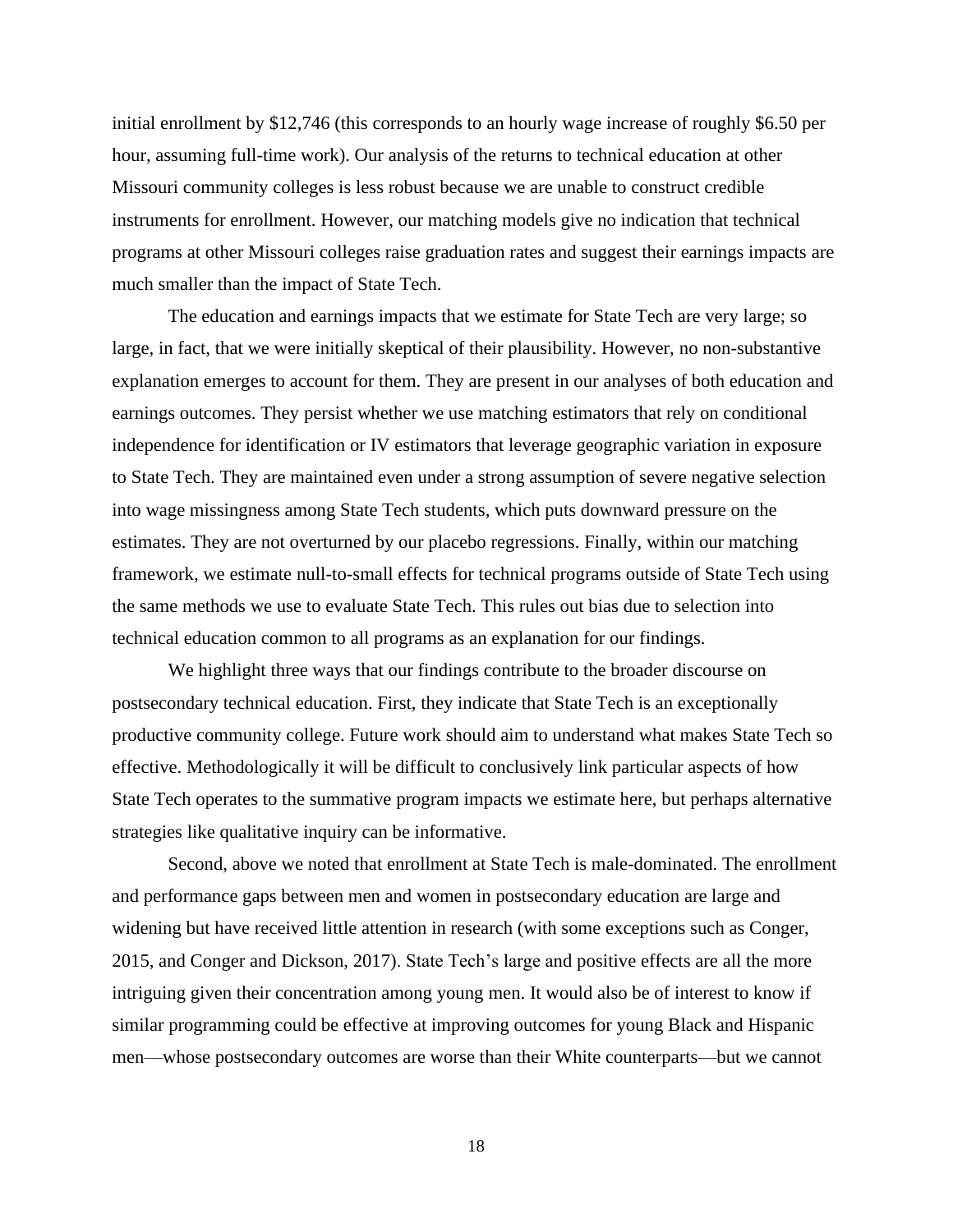speak to this question with our data given the overwhelmingly White population that attends State Tech in Missouri.

Third, our study is unique in the literature in that we estimate institution-level heterogeneity in the returns to technical education, albeit in a very targeted way. Our statewide models, inclusive of State Tech, yield positive effects of technical education enrollment on average. It is only when we separate out State Tech that it becomes apparent this single institution is primarily driving the statewide effects. If we did not separate out State Tech, we would have generated misleading inference about the general efficacy of technical education in Missouri. This finding raises the possibility of institutional heterogeneity elsewhere as well, but we are not aware of any other studies that test for this. While other states may not have an institution like State Tech, it is important to recognize we know little about what characteristics of community colleges generate heterogeneity in their efficacy. Our Missouri findings suggest it would be prudent to test for institution-level effect heterogeneity in related studies. This can help to sharpen inference from the literature and could lead to the identification of other exceptional institutions. If other such institutions can be identified, it would make it easier for future researchers to combine evidence from multiple institutions to pinpoint aspects of their programming that generate positive outcomes for students, with the ultimate goal of extending high-quality educational opportunities to a larger fraction of the population.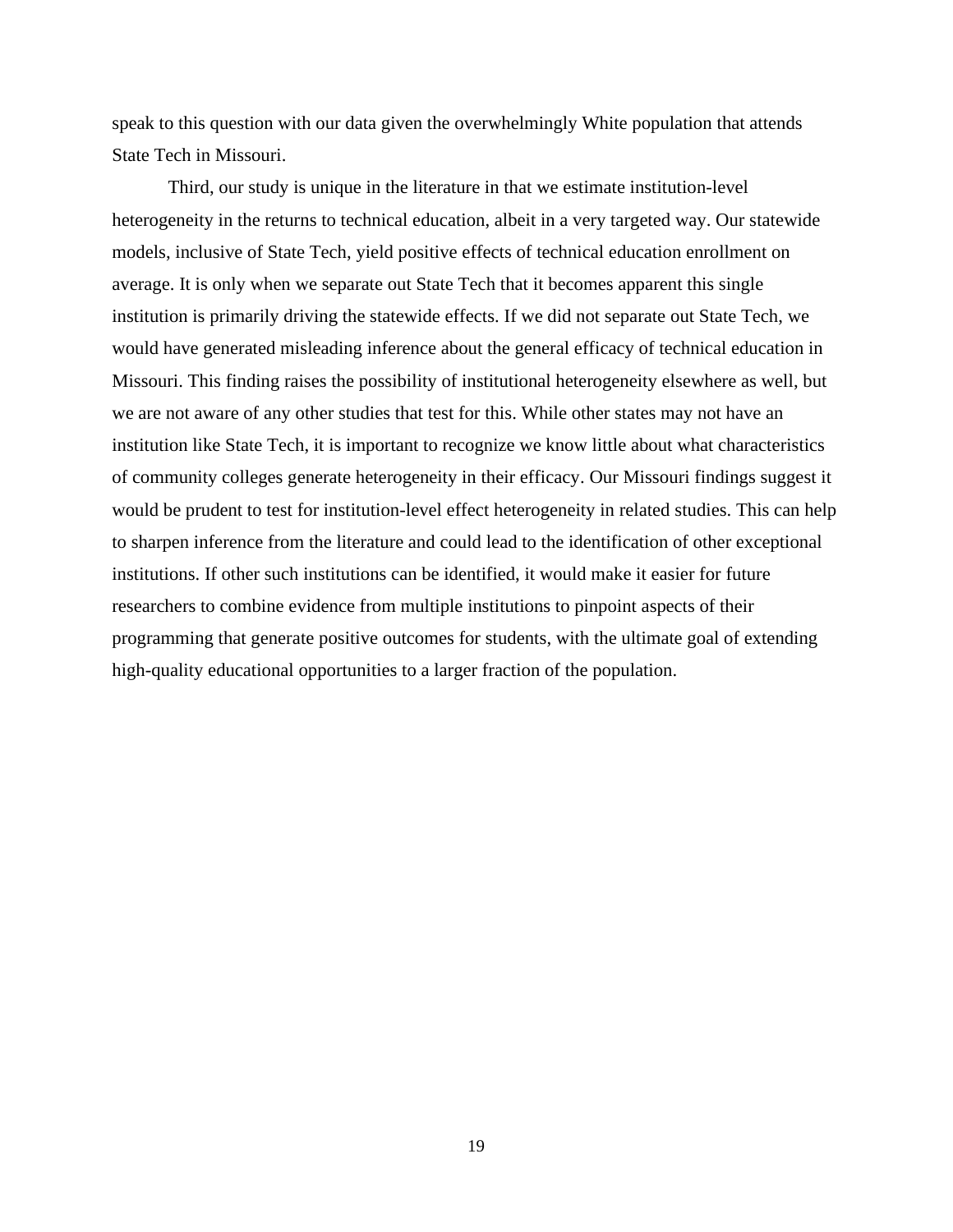# **References**

Aricidacono, P. and Koedel, C. (2014). Race and College Success: Evidence from Missouri. *American Economic Journal: Applied Economics* 6(3), 20-57.

Bettinger, E., & Soliz, A. (2016). Returns to Vocational Credentials: Evidence from Ohio's community and technical colleges. CAPSEE Working Paper.

Black, D.A., and Smith, J.A. (2004). How robust is the evidence on the effects of college quality? Evidence from matching. *Journal of Econometrics* 121(1-2), 99-124.

Brunner, E.J., Dougherty, S.M., and Ross, S.L. (Forthcoming). The effects of career and technical education: Evidence from the Connecticut technical high school system. *Review of Economics and Statistics*.

Card, D. (1993). Using geographic variation in college proximity to estimate the return to schooling, in L.N. Christofides, E.K. Grant, and R. Swidinsky (Eds.) *Aspects of labour market behavior: Essays in honor of John Vanderkamp*. Toronto: University of Toronto Press.

Conger, D. (2015). High school grades, admissions policies, and the gender gap in college enrollment. *Economics of Education Review* 46, 144-147.

Conger, D., and Dickson, L. (2017). Gender imbalance in higher education: Insights for college administrators and researchers. *Research in Higher Education* 58(2), 214-230.

Dadgar, M., and Trimble, M.J. (2015). Labor market returns to sub-baccalaureate credentials: How much does a community college degree or certificate pay? *Educational Evaluation and Policy Analysis* 37(4), 399-418.

Dougherty, S.M. (2018). The Effect of Career and Technical Education on Human Capital Accumulation: Causal Evidence from Massachusetts. *Education Finance and Policy* 13(2), 119- 148.

Doyle, W.R., and Skinner, B.T. (2016). Estimating the education-earnings equation using geographic variation. *Economics of Education Review* 53, 254-267.

Frölich, M. (2004). Finite-sample properties of propensity-score matching and weighting estimators. *Review of Economics and Statistics* 86(1), 77-90.

Hahn, J., and Hausman, J. (2005). Estimation with valid and invalid instruments. *Annales D'Economie et de Statistique* 79-80, 25-57.

Hemelt, S.W., Lenard, M.A., and Paeplow, C.G. (2019). Building bridges to life after high school: Contemporary career academies and student outcomes. *Economics of Education Review* 68, 161-178.

Kane, T.J., and Rouse, C.E. (1995). Labor-market returns to two- and four-year college. *American Economic Review* 85(3), 600-614.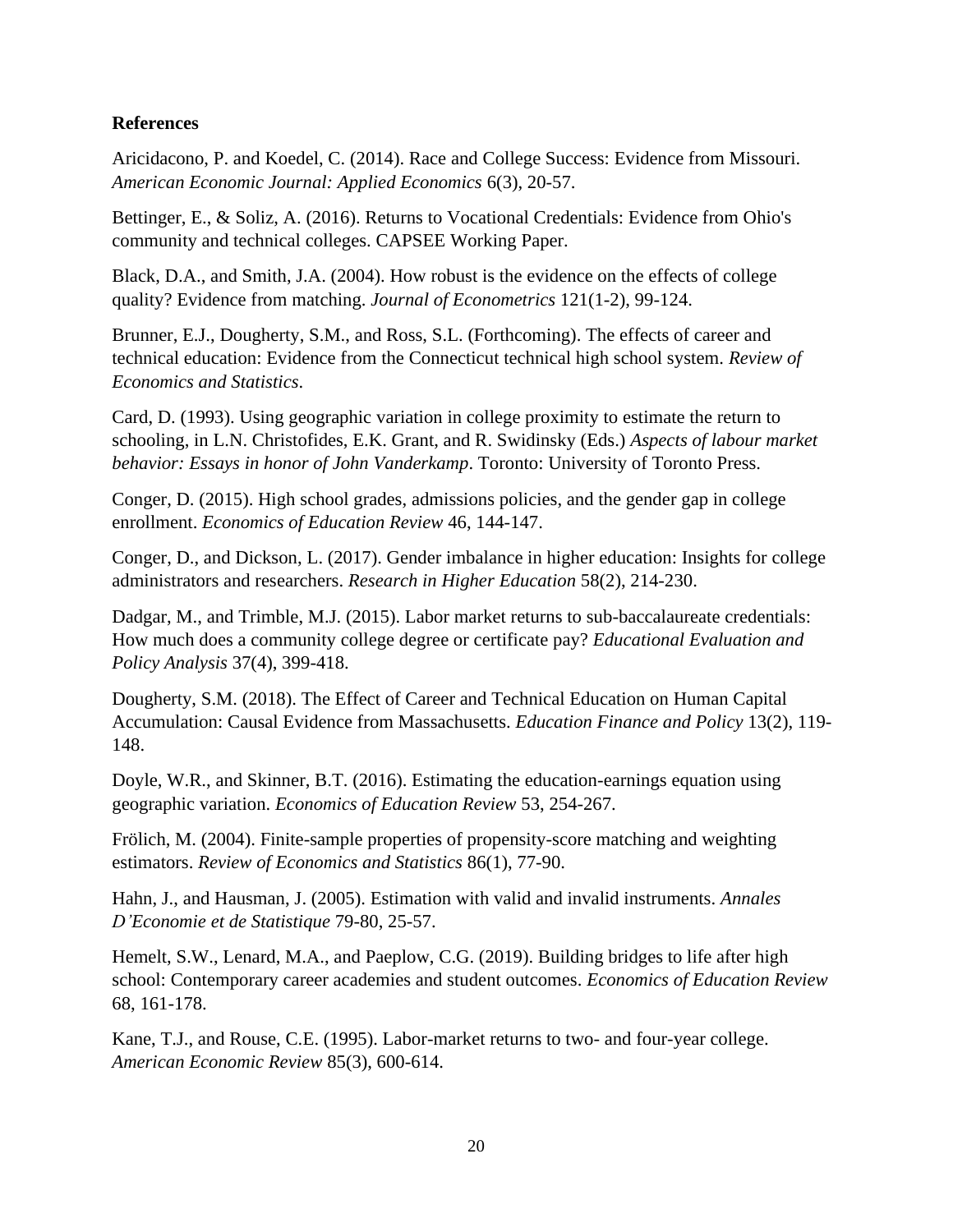Kreisman, D., & Stange, K. (2020). Vocational and career tech education in American high schools: The value of depth over breadth. *Education Finance and Policy* 15(1), 11-44.

Liu, V. Y., Belfield, C. R., & Trimble, M. J. (2015). The medium-term labor market returns to community college AWARDS: Evidence from North Carolina. *Economics of Education Review* 44, 42-55.

Long, B.T., and Kurlaender, M. (2009). Do community colleges provide a viable pathway to a baccalaureate degree? *Educational Evaluation and Policy Analysis* 31(1), 30-53.

Mountjoy, J. (2021). Community colleges and upward mobility. NBER Working Paper No. 29254. Cambridge, MA: National Bureau of Economic Research.

Plasman, J. S., Gottfried, M.A., & Hutt, E. (2020). Then and now: Depicting a changing national profile of STEM career and technical education course takers. *Teachers College Record*.

Qian, C., and Koedel, C. (2021). The potential for community college students to expand and diversify university degree production in STEM fields. CALDER Working Paper No. 244-1020.

Reber, S., and Sinclair, C. (2020). Opportunity Engines: Middle-class Mobility in Higher Education. Washington DC: Brookings Institution.

Rosenbaum, P. R., Rubin, D. B. (1985). The bias due to incomplete matching. *Biometrika* 41(1), 103–116.

Smith, J., Todd, P. (2005). Rejoinder. *Journal of Econometrics* 125(2), 365–375.

Stevens, A. H., Kurlaender, M., & Grosz, M. (2019). Career technical education and labor market outcomes: Evidence from California community colleges. *Journal of Human Resources* 54, 986-1036.

Xu, D., & Trimble, M. (2016). What about certificates? Evidence on the labor market returns to nondegree community college awards in two states. *Educational Evaluation and Policy Analysis 38*(2), 272-292.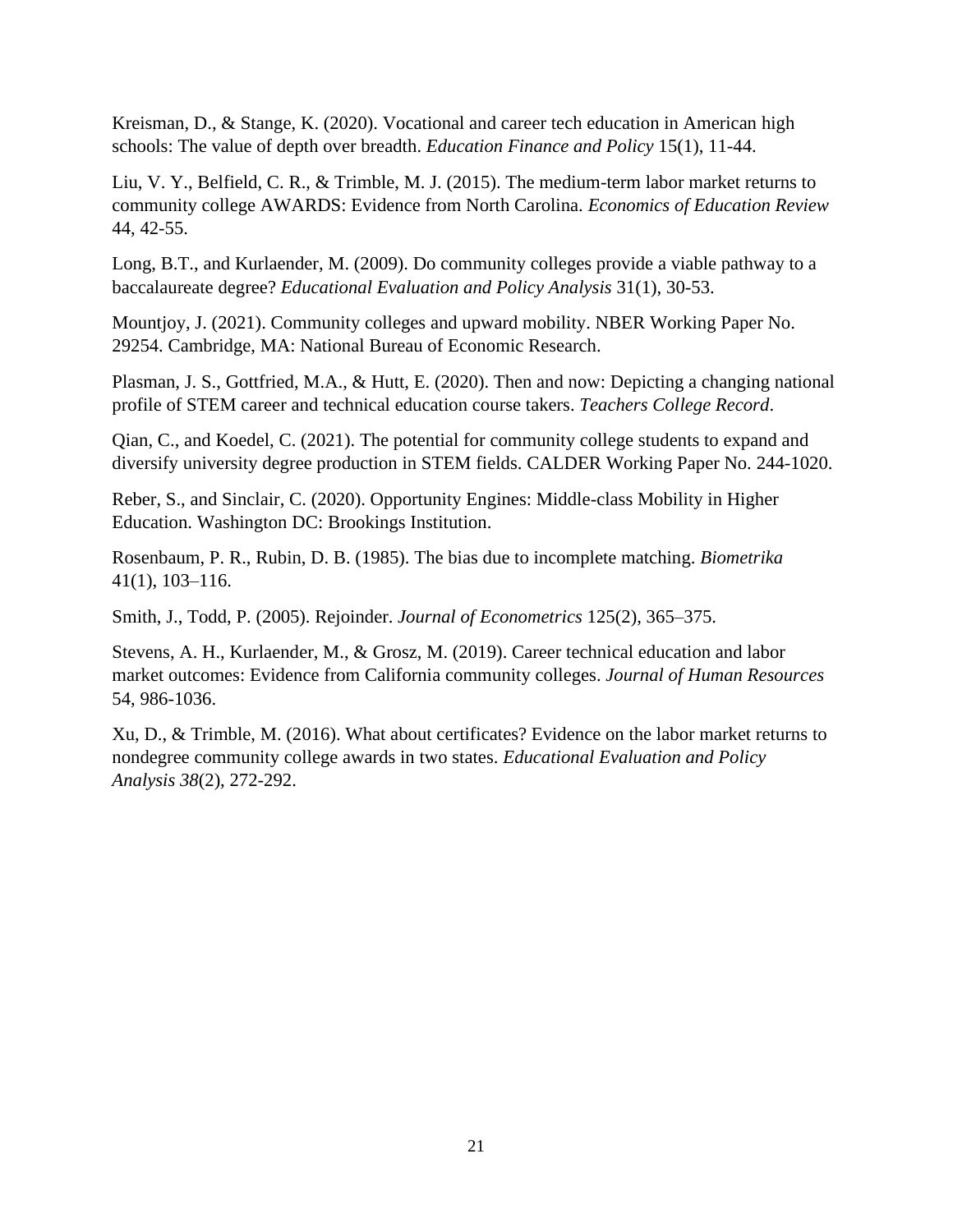|                                                 | <b>Technical Education</b> |
|-------------------------------------------------|----------------------------|
| College                                         | <b>Enrollment Share</b>    |
| State Technical College of Missouri             | 0.90                       |
| Jefferson College                               | 0.20                       |
| Southwest Missouri State University-West Plains | 0.19                       |
| <b>Ozarks Technical Community College</b>       | 0.17                       |
| Crowder College                                 | 0.16                       |
| Mineral Area College                            | 0.15                       |
| Three Rivers Community College                  | 0.13                       |
| <b>State Fair Community College</b>             | 0.13                       |
| <b>St. Charles Community College</b>            | 0.13                       |
| <b>East Central College</b>                     | 0.13                       |
| North Central Missouri College                  | 0.11                       |
| <b>SLCC-Forest Park</b>                         | 0.08                       |
| Moberly Area Community College                  | 0.08                       |

# **Table 1.** Enrollment shares in technical education at Missouri community colleges.

Notes: Colleges are ordered from largest to smallest by their internal technical education enrollment shares. Enrollment shares are averaged for the 2011, 2012, and 2013 cohorts.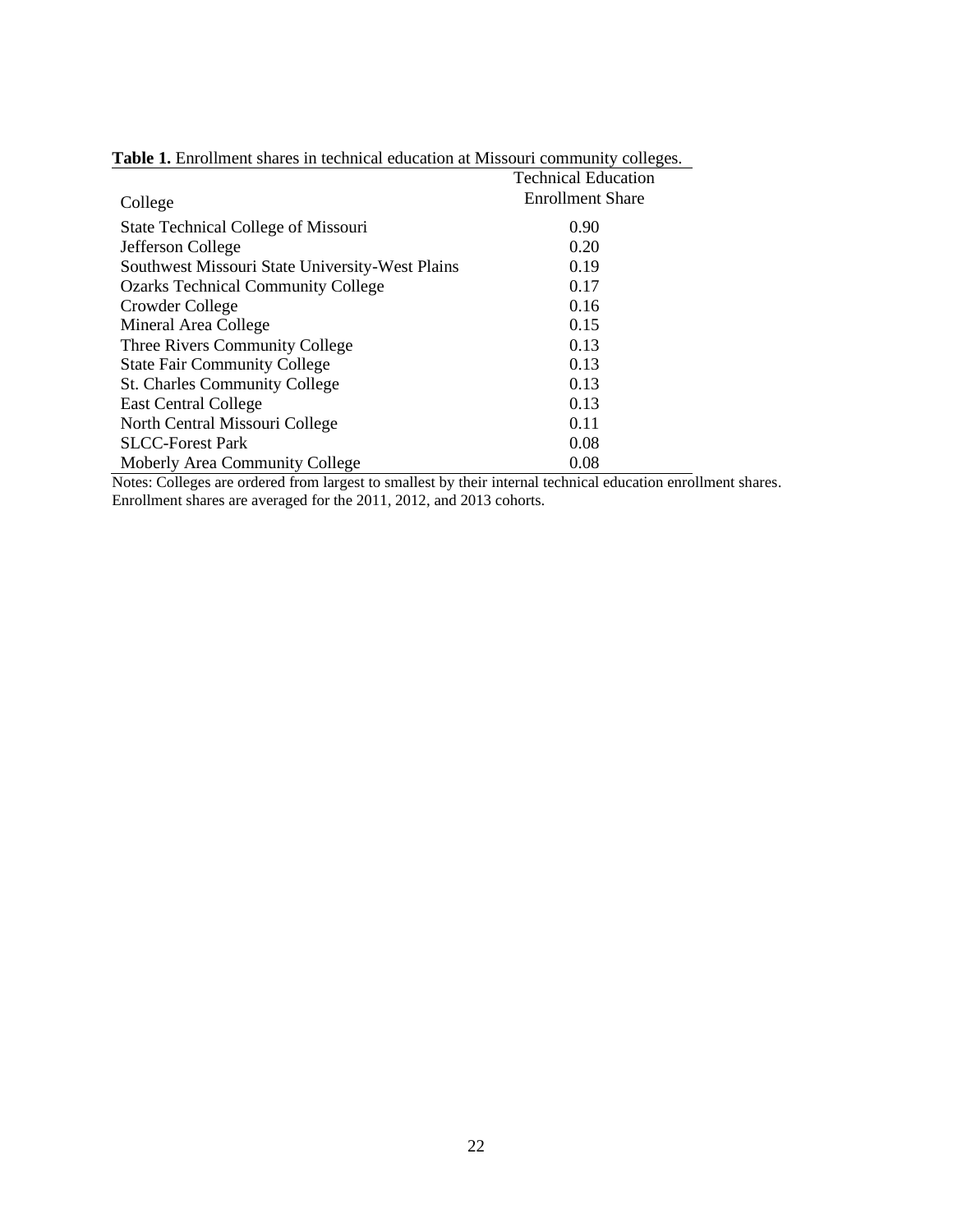|                                              | Sample means              |  |                                   |          |                    |                                 |
|----------------------------------------------|---------------------------|--|-----------------------------------|----------|--------------------|---------------------------------|
|                                              | <b>Technical Students</b> |  |                                   |          |                    |                                 |
| Variable                                     | Full Sample               |  | All Non-<br>Technical<br>Students | All      | State Tech<br>Only | Outside of<br><b>State Tech</b> |
| Demographics                                 |                           |  |                                   |          |                    |                                 |
| Age                                          | 19.55                     |  | 19.47                             | 19.96    | 19.21              | 20.17                           |
| Female                                       | 0.54                      |  | 0.60                              | 0.23     | 0.04               | 0.29                            |
| Male                                         | 0.46                      |  | 0.40                              | 0.77     | 0.96               | 0.71                            |
| Unknown Gender                               | < 0.00                    |  | < 0.00                            | 0.00     | 0.00               | 0.00                            |
| <b>Black</b>                                 | 0.09                      |  | 0.10                              | 0.07     | 0.01               | 0.09                            |
| White                                        | 0.83                      |  | 0.83                              | 0.86     | 0.95               | 0.84                            |
| Hispanic & Latino                            | 0.02                      |  | 0.02                              | 0.02     | < 0.00             | 0.02                            |
| Asian & Pacific Islander                     | 0.01                      |  | 0.01                              | 0.01     | < 0.00             | 0.01                            |
| Other & Unknown Race                         | 0.05                      |  | 0.04                              | 0.04     | 0.03               | 0.04                            |
| Pre-College Academic Qualifications &        |                           |  |                                   |          |                    |                                 |
| Family Income                                |                           |  |                                   |          |                    |                                 |
| <b>ACT Math Score</b>                        | 19.13                     |  | 19.08                             | 19.39    | 19.42              | 19.38                           |
| <b>ACT Math Score Missing</b>                | 0.35                      |  | 0.33                              | 0.47     | 0.44               | 0.47                            |
| <b>ACT English Score</b>                     | 19.21                     |  | 19.29                             | 18.82    | 18.59              | 18.89                           |
| <b>ACT English Score Missing</b>             | 0.35                      |  | 0.32                              | 0.47     | 0.44               | 0.47                            |
| High School Class Percentile Rank            | 0.49                      |  | 0.50                              | 0.45     | 0.45               | 0.45                            |
| High School Class Percentile Rank<br>Missing | 0.16                      |  | 0.16                              | 0.11     | 0.03               | 0.13                            |
| Family Income                                | \$59,841                  |  | \$59,768                          | \$60,212 | \$74,938           | \$56,131                        |
| Family Income Missing                        | 0.09                      |  | 0.09                              | 0.09     | 0.07               | 0.09                            |
| <b>Expected Family Contribution</b>          | \$7,782                   |  | \$7,719                           | \$8,102  | \$11,572           | \$7,141                         |
| <b>Expected Family Contribution Missing</b>  | 0.09                      |  | 0.09                              | 0.09     | 0.06               | 0.09                            |
| Local Area Characteristics                   |                           |  |                                   |          |                    |                                 |
| <b>Unemployment Rate</b>                     | 0.09                      |  | 0.09                              | 0.08     | 0.08               | 0.09                            |
| Median Household Income                      | \$53,538                  |  | \$53,771                          | \$52,349 | \$52,636           | \$52,269                        |
| Educational attainment $\geq$ of BA          | 0.16                      |  | $0.16\,$                          | 0.15     | 0.14               | 0.15                            |
| Share of population that is White            | 0.92                      |  | 0.92                              | 0.93     | 0.95               | 0.92                            |
| Treatments, Instruments, and Outcomes        |                           |  |                                   |          |                    |                                 |
| <b>Technical Educ Enrollment</b>             | 0.16                      |  | 0.00                              | 1.00     | 1.00               | 1.00                            |
| Technical Educ Enrollment at State Tech      | 0.04                      |  | 0.00                              | 0.22     | 1.00               | 0.00                            |
| Distance to Nearest Comm College             | 18.45                     |  | 18.00                             | 20.75    | 29.34              | 18.37                           |
| Distance to State Tech                       | 89.65                     |  | 89.91                             | 88.29    | 66.08              | 94.44                           |
| Two-year Associate's Attainment              | 0.08                      |  | 0.07                              | 0.14     | 0.43               | 0.06                            |
| Four-year Associate's Attainment             | 0.25                      |  | 0.24                              | 0.27     | 0.53               | 0.19                            |
| Six-year Associate's Attainment              | 0.29                      |  | 0.29                              | 0.30     | 0.54               | 0.23                            |
| Annual Earnings Six Years After Entry        | \$26,720                  |  | \$25,828                          | \$31,280 | \$39,759           | \$28,930                        |
| Earnings Data Missing                        | 0.21                      |  | 0.21                              | 0.19     | 0.16               | 0.20                            |
|                                              | 32,874                    |  | 27,496                            | 5,378    | 1,167              | 4,211                           |
| No. of Observations                          |                           |  |                                   |          |                    |                                 |

**Table 2.** Descriptive Statistics for Community College Entrants in Missouri for the 2011, 2012, and 2013 cohorts (pooled sample).

Notes: Family income, expected family contribution, median household income, and earnings are in 2018 dollars.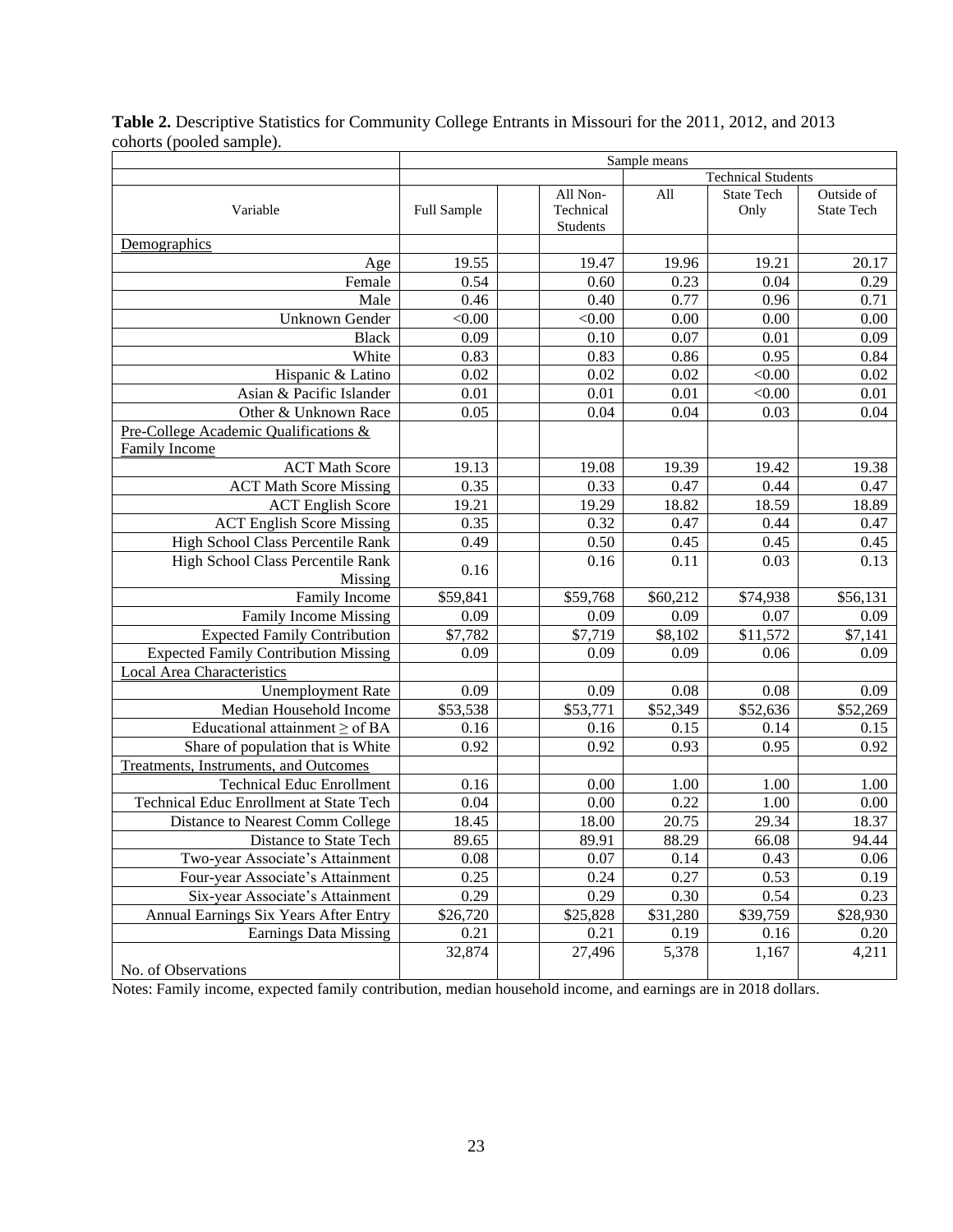|                                                     | <b>Statewide Evaluation</b> |                  | <b>State Tech Only</b> |           | <b>Technical Education</b>  |                  |
|-----------------------------------------------------|-----------------------------|------------------|------------------------|-----------|-----------------------------|------------------|
|                                                     |                             |                  |                        |           | <b>Excluding State Tech</b> |                  |
|                                                     | Treated                     | Control          | Treated                | Control   | Treated                     | Control          |
| Demographics                                        |                             |                  |                        |           |                             |                  |
| Age                                                 | 19.91                       | 19.91            | 19.24                  | 19.36     | 20.02                       | 19.95            |
| Female                                              | 0.24                        | 0.24             | 0.04                   | 0.04      | 0.29                        | 0.29             |
| Male                                                | 0.76                        | 0.76             | 0.96                   | 0.96      | 0.71                        | 0.71             |
| Unknown Gender                                      | $\boldsymbol{0}$            | $\boldsymbol{0}$ | $\overline{0}$         | $\theta$  | $\mathbf{0}$                | $\boldsymbol{0}$ |
| <b>Black</b>                                        | 0.07                        | 0.07             | 0.01                   | 0.01      | 0.09                        | 0.09             |
| White                                               | 0.88                        | 0.88             | 0.98                   | 0.98      | 0.86                        | 0.86             |
| Hispanic & Latino                                   | 0.01                        | 0.01             | < 0.00                 | < 0.00    | 0.01                        | 0.01             |
| Asian & Pacific Islander                            | 0.01                        | 0.01             | < 0.00                 | < 0.00    | 0.01                        | 0.01             |
| <b>Other Race</b>                                   | 0.03                        | 0.03             | 0.01                   | 0.01      | 0.03                        | 0.03             |
| Pre-College Academic Qualifications & Family Income |                             |                  |                        |           |                             |                  |
| <b>ACT Math Score</b>                               | 19.38                       | 19.33            | 19.40                  | 19.39     | 19.37                       | 19.31            |
| <b>ACT Math Score Missing</b>                       | 0.47                        | 0.47             | 0.42                   | 0.42      | 0.47                        | 0.47             |
| <b>ACT</b> English Score                            | 18.86                       | 18.85            | 18.59                  | 18.58     | 18.92                       | 18.91            |
| <b>ACT English Score Missing</b>                    | 0.47                        | 0.47             | 0.42                   | 0.42      | 0.47                        | 0.47             |
| High School Class Percentile Rank                   | 0.45                        | 0.45             | 0.46                   | 0.46      | 0.45                        | 0.45             |
| High School Class Percentile Rank Missing           | 0.10                        | 0.10             | 0.03                   | 0.03      | 0.12                        | 0.12             |
| Family Income                                       | \$59,539                    | \$58,005         | \$74,039*              | \$68,569* | \$55,415                    | \$54,126         |
| Family Income Missing                               | 0.08                        | 0.08             | 0.05                   | 0.05      | 0.08                        | 0.08             |
| <b>Expected Family Contribution</b>                 | \$8,111                     | \$7,919          | \$11,410               | \$10,767  | \$7,134                     | \$6,907          |
| <b>Expected Family Contribution Missing</b>         | 0.08                        | 0.08             | 0.05                   | 0.05      | 0.08                        | 0.08             |
| <b>Local Area Characteristics</b>                   |                             |                  |                        |           |                             |                  |
| <b>Unemployment Rate</b>                            | 0.08                        | 0.08             | 0.08                   | 0.08      | 0.09                        | 0.09             |
| Median Household Income                             | \$52,336                    | \$52,157         | \$52,215*              | \$51,256* | \$52,244                    | \$51,891         |
| Educational attainment $\geq$ of BA                 | 0.15                        | 0.14             | $0.14*$                | $0.13*$   | 0.15                        | 0.15             |
| Share of population that is White                   | $0.93*$                     | $0.93*$          | 0.94                   | 0.94      | 0.92                        | 0.92             |
|                                                     |                             |                  |                        |           |                             |                  |
| No. of Observations (weighted for controls)         | 5,190                       | 9,244            | 1,031                  | 2,286     | 4,046                       | 8,356            |

# **Table 3.** Comparisons of matched treatment and control observations for each treatment-control contrast.

Note: Control group averages are weighted averages, noting that for each treatment observation up to three controls are selected with equal weight and controls can be resampled across treatment observations. Family income, expected family contribution, median household income, and earnings are in 2018 dollars. \*  $p < 0.05$ .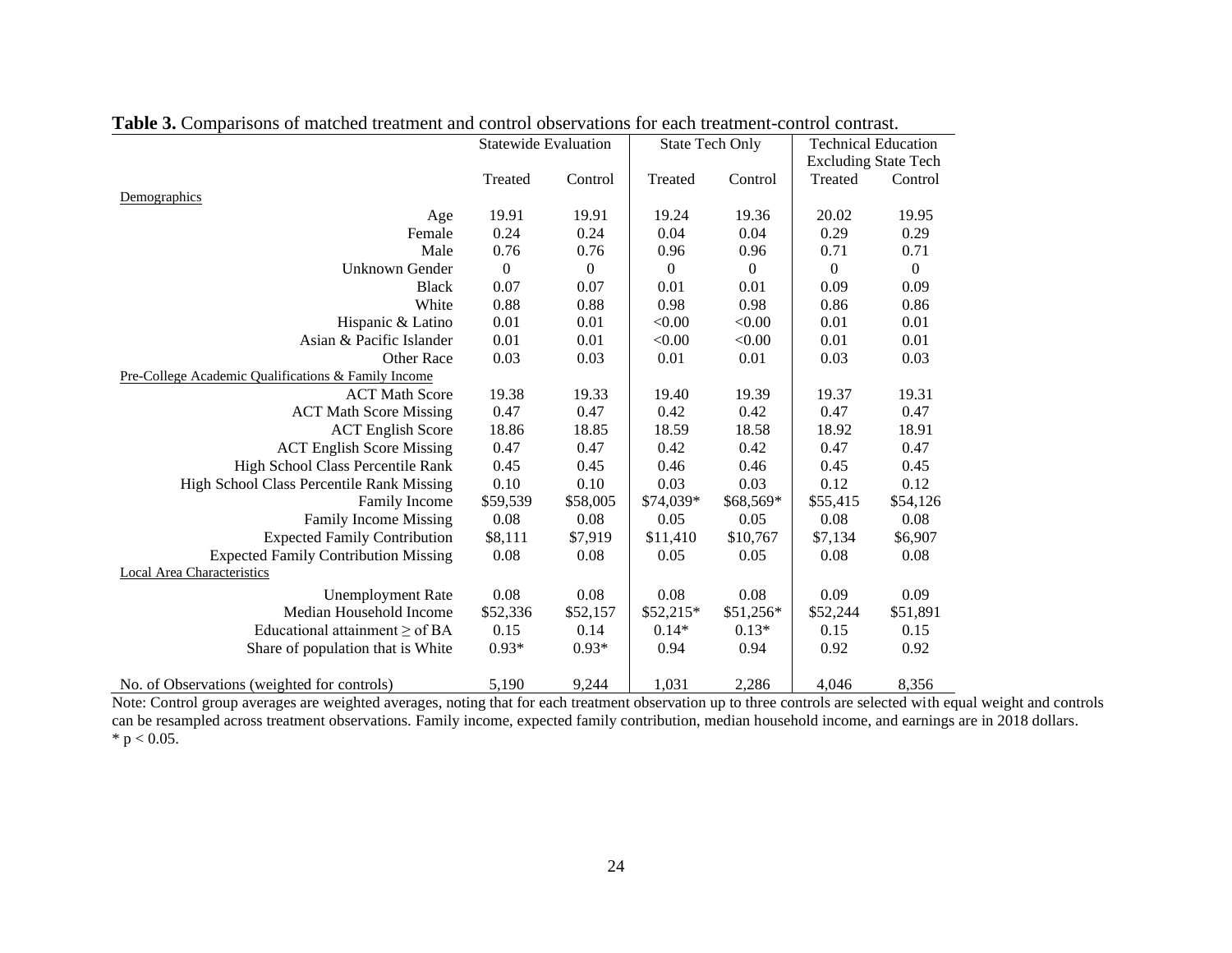| Variable                                             | <b>Statewide Evaluation</b> | <b>State Tech Only</b> | <b>Technical Education</b>  |
|------------------------------------------------------|-----------------------------|------------------------|-----------------------------|
|                                                      |                             |                        | <b>Excluding State Tech</b> |
| No. of unbalanced covariates, matched <i>t</i> tests |                             |                        |                             |
| (5%)                                                 |                             |                        |                             |
| Mean absolute standardized difference of             | 1.38                        | 4.53                   | 1.38                        |
| covariates $(\% )$                                   |                             |                        |                             |
| Average $p$ value                                    | 0.50                        | 0.46                   | 0.50                        |
|                                                      |                             |                        |                             |
| No. of students ( <i>Treatment</i> / Control)        | 5,190/9,244                 | 1,031/2,286            | 4,046/8,356                 |
|                                                      |                             |                        |                             |

#### **Table 4.** Summary of Results from Balancing Tests for Each Treatment.

Notes: There are 23 covariates included in the balancing tests. The binary variables are not included in computing the average pvalues or standardized differences because they are exactly matched, which ensures p-values of 1.0 and standardized differences of zero.

 **Table 5.** Effects of Enrollment in Technical Education Programs on Graduation Outcomes for Each Treatment, Estimated Using Matching.

| Variable                                               | Statewide  | <b>State Tech</b> | <b>Technical Education</b>  |
|--------------------------------------------------------|------------|-------------------|-----------------------------|
|                                                        | Evaluation | Only              | <b>Excluding State Tech</b> |
| Associate's Degree Attainment in 2 years               | $0.064*$   | $0.355*$          | $-0.007$                    |
|                                                        | (0.002)    | (0.004)           | (0.002)                     |
| Associate's Degree Attainment in 4 years               | $0.047*$   | $0.279*$          | $-0.013*$                   |
|                                                        | (0.004)    | (0.007)           | (0.004)                     |
| Associate's Degree Attainment in 6 years               | $0.040*$   | $0.249*$          | $-0.016*$                   |
|                                                        | (0.004)    | (0.007)           | (0.004)                     |
| Associate's or Bachelor's Degree Attainment in 6 years | $0.029*$   | $0.221*$          | $-0.023*$                   |
|                                                        | (0.004)    | (0.007)           | (0.004)                     |
| Number of Observations                                 | 14.434     | 3,317             | 12,402                      |

Notes: Standard errors bootstrapped using 1,000 repetitions are reported in parentheses.

 $*$  p < 0.05.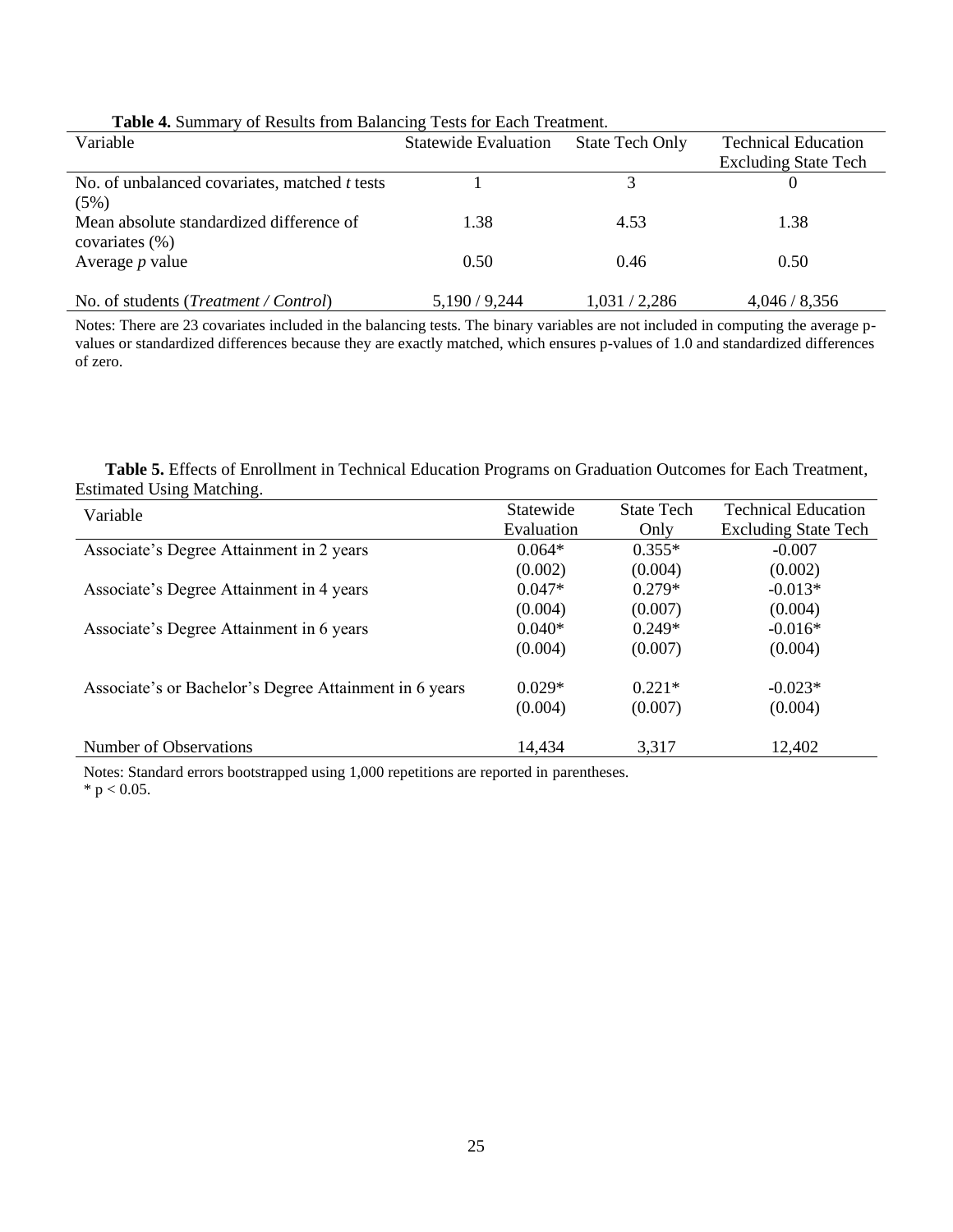| rreatment, Loumated Come matemme.                   |            |                        |                             |
|-----------------------------------------------------|------------|------------------------|-----------------------------|
| Variable                                            | Statewide  | <b>State Tech Only</b> | <b>Technical Education</b>  |
|                                                     | Evaluation |                        | <b>Excluding State Tech</b> |
| Annual Earnings Six Years After Initial Enrollment, | $$4,551*$  | $$11,308*$             | $$2,357*$                   |
| <b>Conditional on Non-Missing Earnings</b>          | (168)      | (298)                  | (184)                       |
|                                                     |            |                        |                             |
| Number of Observations                              | 11.434     | 2.690                  | 9,770                       |

#### **Table 6.** Effects of Enrollment in Technical Education Programs on Annual Earnings for Each Treatment, Estimated Using Matching.

Notes: Standard errors bootstrapped using 1,000 repetitions are reported in parentheses. Individuals with missing earnings records are dropped from the sample. Earnings reported in 2018 dollars.  $*$  p < 0.05.

| Variable                                                                                                                                                                                              | Statewide<br>Evaluation | <b>State Tech Only</b> | <b>Technical Education</b><br><b>Excluding State Tech</b> |
|-------------------------------------------------------------------------------------------------------------------------------------------------------------------------------------------------------|-------------------------|------------------------|-----------------------------------------------------------|
| Annual Earnings Six Years After Initial Enrollment,<br>Earnings Imputed to Zero if Missing                                                                                                            | $$4,501*$<br>(154)      | $$10,630*$<br>(285)    | $$2,642*$<br>(178)                                        |
| Annual Earnings Six Years After Initial Enrollment,<br>Earnings Imputed to Institution Mean if Missing                                                                                                | $$4,219*$<br>(128)      | $$11,553*$<br>(246)    | $$1,964*$<br>(140)                                        |
| Annual Earnings Six Years After Initial Enrollment,<br>Earnings Imputed to Institution Mean if Missing, with<br>Extra Negative Selection Built into Values for Technical<br><b>Education Students</b> | $$1,387*$<br>(132)      | \$8,685*<br>(249)      | $-$ \$693*<br>(149)                                       |
| Number of Observations                                                                                                                                                                                | 14.434                  | 3.317                  | 12,402                                                    |

**Table 7.** Sensitivity Tests for Earnings Effects, Estimated Using Matching.

Notes: Standard errors bootstrapped using 1,000 repetitions are reported in parentheses. Missing earnings records are replaced with imputed values as described by the rows (see text for details). The imputation scenario in row 3 imputes earnings to the institutional mean for non-technical students and to 50 percent of the institutional mean for technical students, creating a wedge that would exist if there is (strong) differential negative selection into missing wages for technical students. Earnings reported in 2018 dollars.

 $*$  p < 0.05.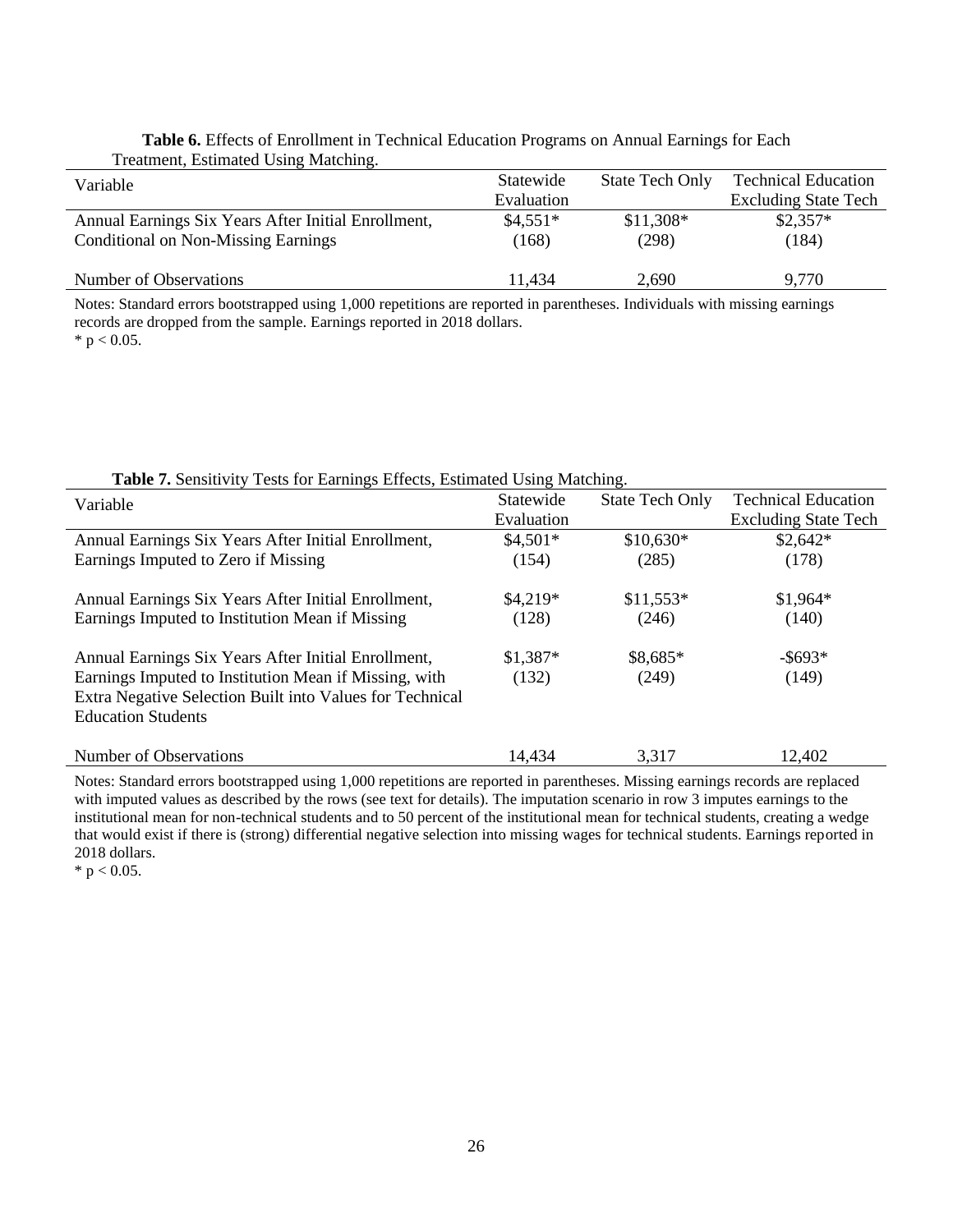| Table 8. Placebo Effect Estimates of Enrollment in Technical Education Programs on Annual Earnings |
|----------------------------------------------------------------------------------------------------|
| Prior to Enrollment for Each Treatment, Estimated Using Matching.                                  |

| Variable                                         | Statewide  | <b>State Tech</b> | <b>Technical Education</b>  |
|--------------------------------------------------|------------|-------------------|-----------------------------|
|                                                  | Evaluation | Onlv              | <b>Excluding State Tech</b> |
| Annual Earnings During the Year Prior to Initial | $$303*$    | $$343*$           | $$451*$                     |
| Enrollment, Conditional on Non-Missing Earnings  | (47)       | (89)              | (53)                        |
|                                                  |            |                   |                             |
| Number of Observations                           | 14,434     | 3,317             | 12,402                      |

Notes: Standard errors bootstrapped using 1,000 repetitions are reported in parentheses. Missing pre-enrollment earnings are imputed to the institutional mean of the non-missing pre-enrollment wages. Earnings reported in 2018 dollars.  $* p < 0.05.$ 

# **Table 9.** First-Stage Results from the Instrumental Variables Models of Educational Attainment, Estimated on the Matched Sample.

| Variable                                          | Statewide  | <b>State Tech</b> | <b>Technical Education</b>  |
|---------------------------------------------------|------------|-------------------|-----------------------------|
|                                                   | Evaluation | Only              | <b>Excluding State Tech</b> |
| Enrollment Share in Technical Fields              | $0.547*$   | $0.941*$          | 0.033                       |
|                                                   | (0.054)    | (0.078)           | (0.077)                     |
| Enrollment Share in Technical Fields*Distance     | $-0.012*$  | $-0.019*$         | $-0.001$                    |
|                                                   | (0.002)    | (0.002)           | (0.002)                     |
| First-stage Joint F-Statistic for the Instruments | 64.59      | 107.22            | 0.12                        |
| <b>Observations</b>                               | 14,434     | 3.317             | 12,402                      |

Notes: Standard errors are in parenthesis. These results are based on the matched samples from above; results using unmatched data are substantively similar and reported in the appendix. Earnings reported in 2018 dollars. \*  $p < 0.05$ .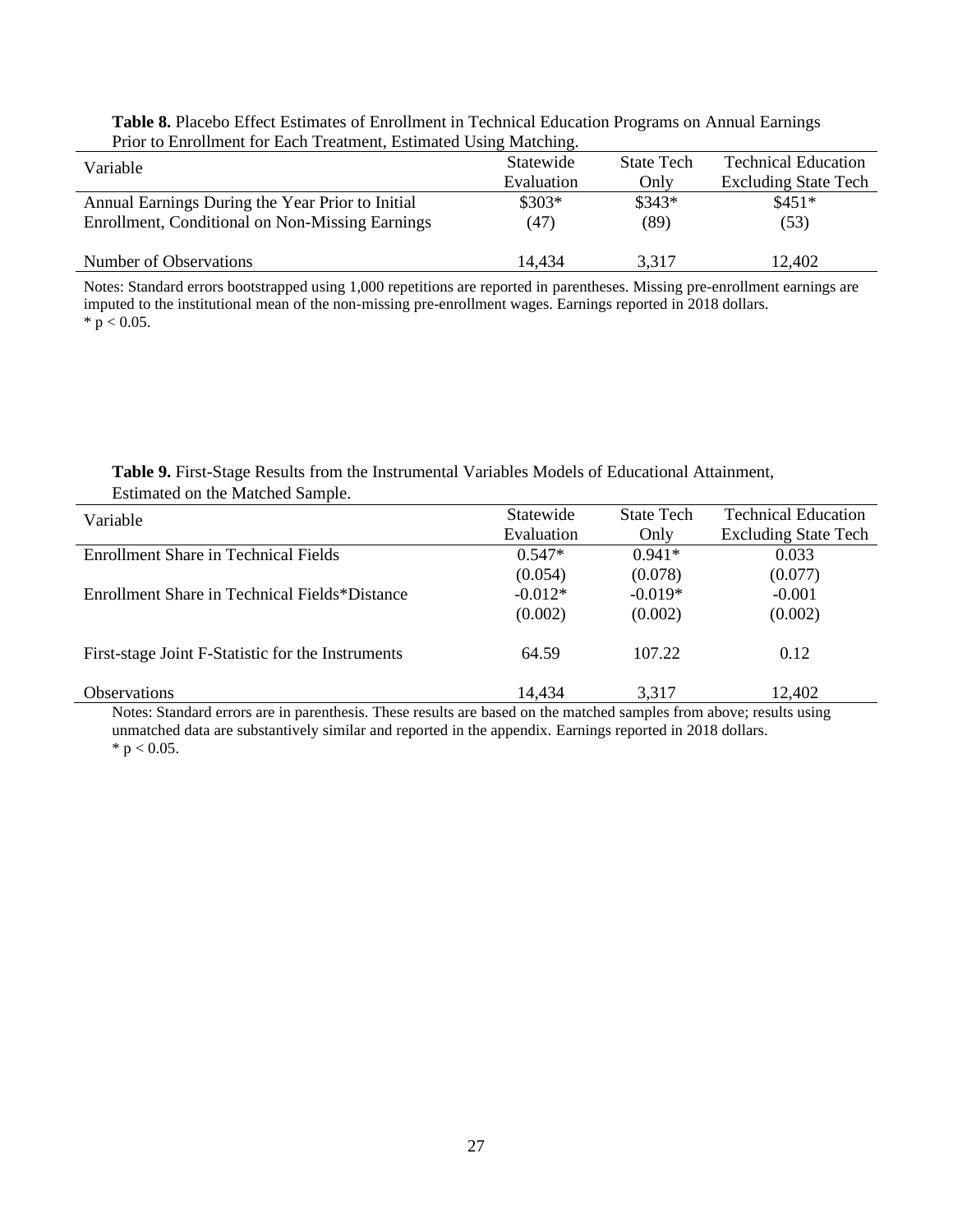| Variable                                         | IV Set 1 |
|--------------------------------------------------|----------|
| Associate's Degree Attainment in 2 years         | $0.205*$ |
|                                                  | (0.052)  |
| Associate's Degree Attainment in 4 years         | $0.252*$ |
|                                                  | (0.065)  |
| Associate's Degree Attainment in 6 years         | $0.242*$ |
|                                                  | (0.067)  |
| Associate's or Bachelor's Degree Attainment in 6 | $0.258*$ |
| years                                            | (0.067)  |
| Number of Observations                           | 3,317    |

**Table 10.** Effects of Enrollment in Technical Education Programs at State Tech on Graduation Outcomes, Estimated on the Matched Sample Using IV.

Notes: Standard errors are in parenthesis. The IV set includes two variables: (a) the enrollment share in technical education programs at the nearest community college and (b) the distance to the nearest community college times the enrollment share. These results are based on the matched samples from above; results using unmatched data are substantively similar and reported in the appendix.

 $*$  p < 0.05.

|                                           | <b>Table 11.</b> Effects of Enrollment in Technical Education Programs at State Tech on Annual Earnings, |
|-------------------------------------------|----------------------------------------------------------------------------------------------------------|
| Estimated on the Matched Sample Using IV. |                                                                                                          |

| Variable                                                                                                |             |
|---------------------------------------------------------------------------------------------------------|-------------|
| Annual Earnings Six Years After Initial Enrollment,                                                     | $$12,746*$  |
| <b>Conditional on Non-Missing Earnings</b>                                                              | (3,304)     |
| Annual Earnings Six Years After Initial Enrollment,                                                     | $$12,894*$  |
| Earnings Imputed to Zero if Missing                                                                     | (3,380)     |
| Annual Earnings Six Years After Initial Enrollment,                                                     | $$12,543*$  |
| Earnings Imputed to Institution Mean if Missing                                                         | (2,722)     |
| Annual Earnings Six Years After Initial Enrollment,                                                     | \$9,572*    |
| Earnings Imputed to Institution Mean if Missing, with<br>Extra Negative Selection Built into Values for | (2,821)     |
| <b>Technical Education Students</b>                                                                     |             |
| Number of Observations                                                                                  | 2.690/3.317 |

Notes: Standard errors are in parenthesis. The IV set includes two variables: (a) the enrollment share in technical education programs at the nearest community college and (b) the distance to the nearest community college times the enrollment share. We report two values for the number of observations. The first is the number of observations with non-missing earnings corresponding to the estimates in row 1 and the second is the number of observations after imputing missing values corresponding to the estimates in rows 2-4. Earnings reported in 2018 dollars. These results are based on the matched samples from above; results using unmatched data are substantively similar and reported in the appendix.

 $* p < 0.05$ .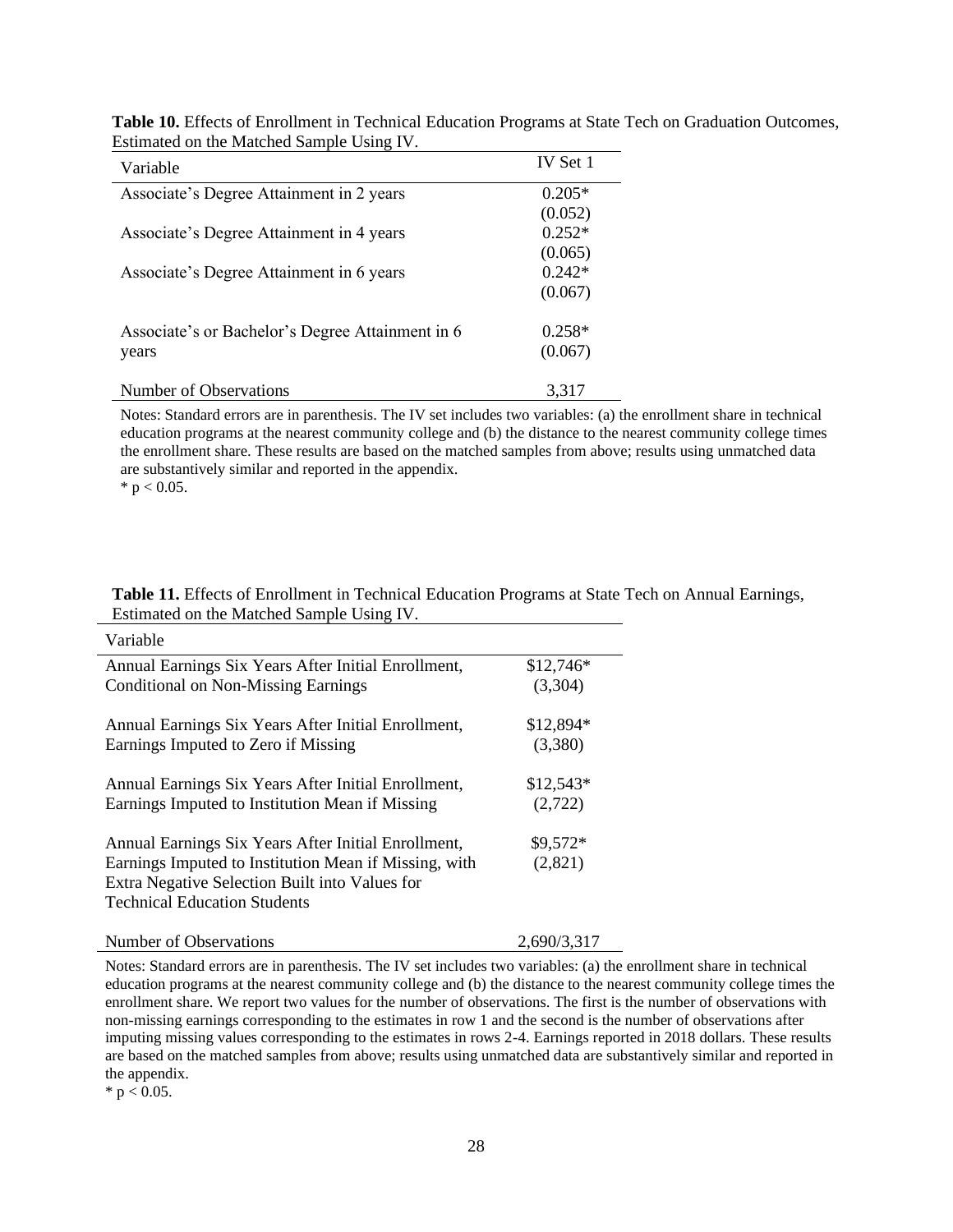# Appendix Tables Replication of IV Results Using Unmatched Data

**Table A1.** Analog to Table 9: First-Stage Results from the Instrumental Variables Models of Educational Attainment, Estimated Using Unmatched Data.

| Variable                                      | Statewide  | <b>State Tech</b> | <b>Technical Education</b>  |
|-----------------------------------------------|------------|-------------------|-----------------------------|
|                                               | Evaluation | Only              | <b>Excluding State Tech</b> |
| Enrollment Share in Technical Fields          | $0.393*$   | $0.474*$          | 0.039                       |
|                                               | (0.029)    | (0.015)           | (0.033)                     |
| Enrollment Share in Technical Fields*Distance | $-0.008*$  | $-0.010*$         | $-0.001$                    |
|                                               | (0.001)    | (0.000)           | (0.001)                     |
| First-stage Joint F-Statistic                 | 118.20     | 689.73            | 1.08                        |
| <b>Observations</b>                           | 32,874     | 32,874            | 31,626                      |
| Motor: Standard arrors are in paranthosis     |            |                   |                             |

Notes: Standard errors are in parenthesis. \*  $p < 0.05$ .